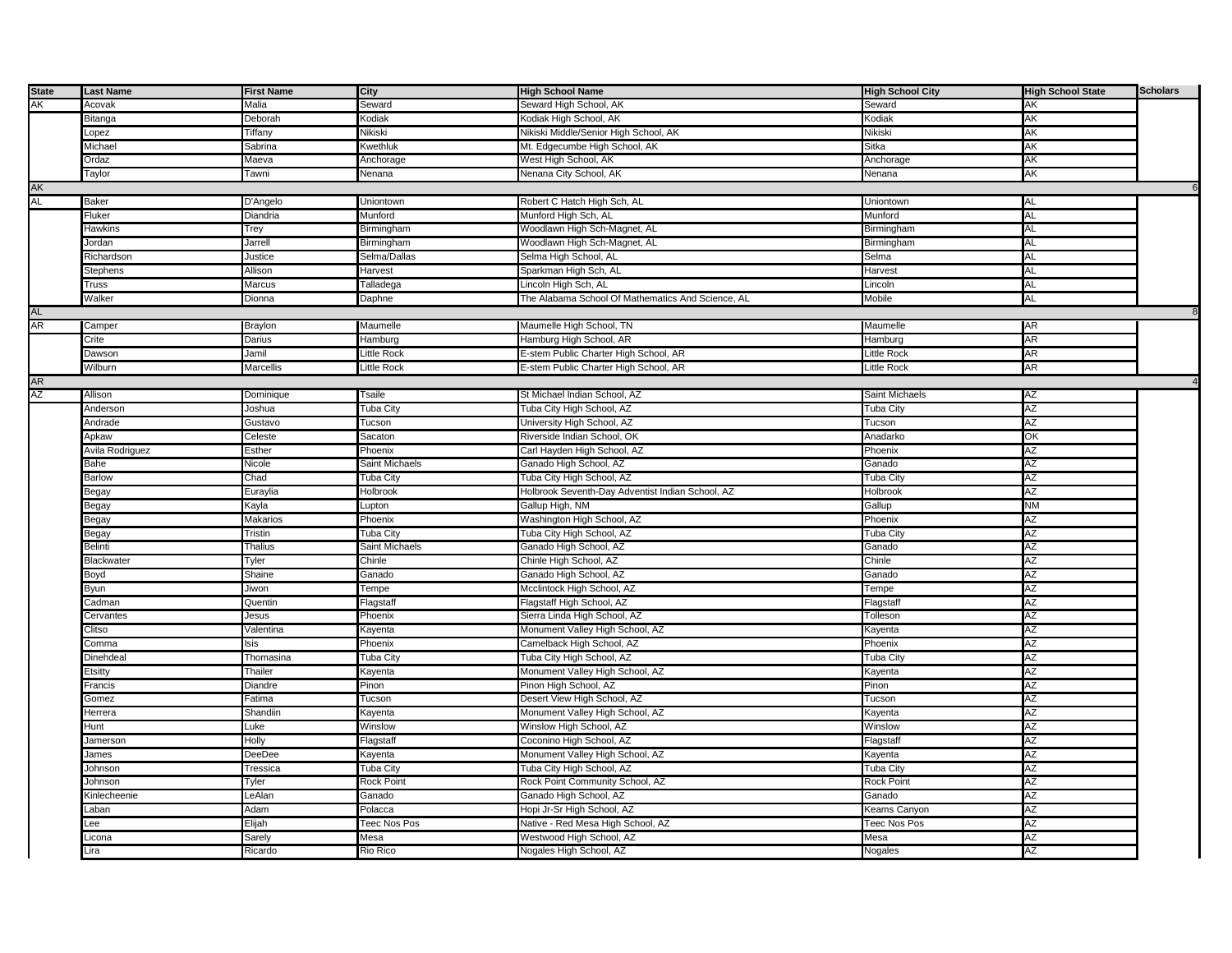|    | Lopez                  | Michelle       | Nogales              | Nogales High School, AZ                           | Nogales              | AΖ |    |
|----|------------------------|----------------|----------------------|---------------------------------------------------|----------------------|----|----|
|    | Luna                   | Marianna       | Nogales              | Nogales High School, AZ                           | Nogales              | AZ |    |
|    | Mariano                | Shandel        | San Carlos           | Cvit - San Carlos High School, AZ                 | San Carlos           | ΑZ |    |
|    | Melchor                | Julio          | Phoenix              | Trevor Browne High School, AZ                     | Phoenix              | ΑZ |    |
|    | Merino                 | Julianna       | Tucson/Pima          | Pueblo High Magnet School, AZ                     | Tucson               | ΑZ |    |
|    | Nabahe                 | Naomi          | Tucson               | Mountain View High School, AZ                     | Tucson               | AZ |    |
|    | Nahsonhoya             | Brent          | Keams Canyon         | Hopi Jr-Sr High School, AZ                        | Keams Canyon         | AΖ |    |
|    | Peace                  | Dillen         | <b>Rock Point</b>    | Rock Point Community School, AZ                   | <b>Rock Point</b>    | ΑZ |    |
|    | Ramnani                | Sarai          | <b>Bullhead City</b> | Mohave High School, AZ                            | <b>Bullhead City</b> | AZ |    |
|    | Resendez               | Fernando       | Phoenix              | Metro Tech High School, AZ                        | Phoenix              | AΖ |    |
|    | Reyes                  | Nicholas       | Tucson               | Mountain View High School, AZ                     | Tucson               | AΖ |    |
|    | Rodriguez              | Francisco      | Poston               | Parker High School, AZ                            | Parker               | AZ |    |
|    | Sanchez                | Josselyne      | Nogales              | Nogales High School, AZ                           | Nogales              | AΖ |    |
|    | Shimmin                | Bo             | Tucson               | Canyon Del Oro High School, AZ                    | Oro Valley           | ΑZ |    |
|    | Shirley                | Ohiyah         | Kayenta              | Monument Valley High School, AZ                   | Kayenta              | AZ |    |
|    | Silva                  | .arissa        | Tucson               | Basis Tucson North, AZ                            | Tucson               | ΑZ |    |
|    | Sixkiller              | Adrian         | Tuba City            | Tuba City High School, AZ                         | Tuba City            | AΖ |    |
|    | Sneezer                | Sherralyn      | Shonto               | Monument Valley High School, AZ                   | Kayenta              | AZ |    |
|    | Tenakhongva            | Joshus         | Kayenta              | Monument Valley High School, AZ                   | Kayenta              | ΑZ |    |
|    | Tenijieth              | Gerald         | Whiteriver           | Blue Ridge High School, AZ                        | Lakeside             | AZ |    |
|    | Valenzuela             | Carlos         | Tucson               | Ha:San Preparatory & Leadership School, AZ        | Tucson               | AZ |    |
|    | Wauneka                | Alonzo         | Tuba City            | Tuba City High School, AZ                         | Tuba City            | ΑZ |    |
|    | Yazzie                 | ane.           | Mesa                 | Salt River High School, AZ                        | Scottsdale           | AZ |    |
| ΑZ |                        |                |                      |                                                   |                      |    | 57 |
| СA | Acuna Virgen           | Jacob          | Susanville           | Lassen High, CA                                   | Susanville           | CA |    |
|    | Aguilar                | Jimmy          | Huntington Park      | Huntington Park Senior High, CA                   | Huntington Park      | CA |    |
|    | Alarcon                | Juan           | Porterville          | Porterville High, CA                              | Porterville          | CA |    |
|    | Albizures              | Paula          | Hayward              | Tennyson High, CA                                 | Hayward              | CA |    |
|    | Alcaraz-Guzman         | _eonor         | Merced               | Golden Valley High, CA                            | Merced               | CA |    |
|    | Ambrosio               | Jessica        | Los Angeles          | Los Angeles High School Of The Arts (Lahsa), CA   | Los Angeles          | CA |    |
|    | Arnold                 | Chai           | Palm Desert          | Cathedral City High, CA                           | Cathedral City       | CA |    |
|    | Asemota                | /ictor         | Claremont            | Claremont High, CA                                | Claremont            | CA |    |
|    | Barajas                | Tania          | San Diego            | Point Loma High, CA                               | San Diego            | CA |    |
|    | Barragan               | Andrea         | Hawthorne            | Lawndale High, CA                                 | Lawndale             | CA |    |
|    | Bautista               | Marylu         | Los Angeles          | Central La Area New High School #9, CA            |                      | CA |    |
|    |                        |                |                      |                                                   | Los Angeles          | CA |    |
|    | Becerra<br>Beltran     | -eah           | Gardena              | Port Of Los Angeles High, CA                      | San Pedro            | CA |    |
|    |                        | Benjamin       | Nevada City          | Nevada Union High, CA                             | <b>Grass Valley</b>  |    |    |
|    | Benavides              | Sandra         | South Gate           | South East High, CA                               | South Gate           | СA |    |
|    | Blanco                 | Mayra          | San Diego            | Westview High, CA                                 | San Diego            | CA |    |
|    | Brown                  | Celeste        | San Luis Obispo      | Mission College Preparatory, CA                   | San Luis Obispo      | CA |    |
|    | Brown                  | /ikki          | San Diego            | Kearny Sct, CA                                    | San Diego            | СA |    |
|    | Bueno                  | Stephanie      | San Diego            | Health Sciences High And Middle College, CA       | San Diego            | CA |    |
|    | Bui                    | Anna           | Oakland              | Lighthouse Community Charter High, CA             | Oakland              | CA |    |
|    | <b>Bussell</b>         | /anessa        | Hoopa                | Hoopa Valley High, CA                             | Hoopa                | СA |    |
|    | <b>Bustos Carrillo</b> | Andres         | San Diego            | St Augustine High School, CA                      | San Diego            | CA |    |
|    | Butler                 | Robert         | Compton              | California Academy Of Mathematics And Science, CA | Carson               | CA |    |
|    | Сао                    | /icky          | Garden Grove         | Rancho Alamitos High, CA                          | Garden Grove         | CA |    |
|    | Cardenas               | emuel.         | Upland               | Alta Loma High, CA                                | Alta Loma            | CA |    |
|    | Carreon                | sanete         | South Gate           | South East High, CA                               | South Gate           | CA |    |
|    | Casillas               | Adam           | La Quinta            | La Quinta High, CA                                | La Quinta            | СA |    |
|    | Castillo               | <b>Yoselin</b> | <b>McFarland</b>     | Mcfarland High, CA                                | Mc Farland           | CA |    |
|    | Ceniceros              | Miguel         | Hawthorne            | Da Vinci Science, CA                              | Hawthorne            | CA |    |
|    | Cervantes              | Jose           | Inglewood            | Inglewood High, CA                                | Inglewood            | СA |    |
|    |                        |                |                      |                                                   |                      |    |    |
|    | Chan                   | Justin         | <b>FREMONT</b>       | American High, CA                                 | Fremont              | CA |    |
|    | Chavarria Villa        | Nanci          | Corning              | Hamilton High, CA                                 | Hamilton City        | CA |    |
|    | Chen                   | Brendon        | Diamond Bar          | Diamond Ranch High, CA                            | Pomona               | СA |    |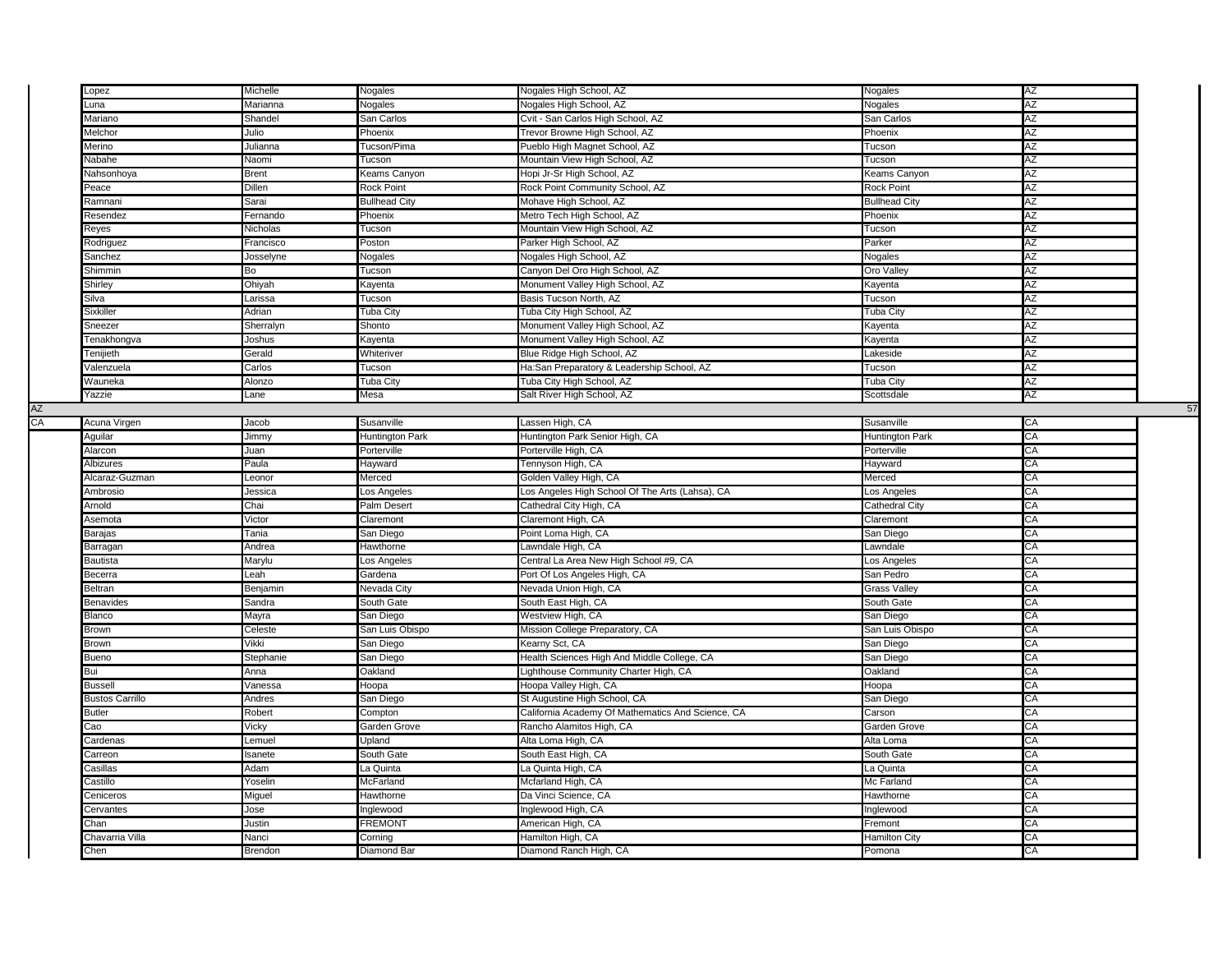| Chhokar           | Kirandeep     | Vista                  | Mission Vista High, CA                                  | Oceanside              | CA |
|-------------------|---------------|------------------------|---------------------------------------------------------|------------------------|----|
| Chiu              | Mei           | Daly City              | Jefferson High, CA                                      | Daly City              | СA |
| Chow              | Simon         | Los Angeles            | Francisco Bravo Medical Magnet High, CA                 | Los Angeles            | СA |
| Contreras         | Mario         | San Diego              | San Ysidro High, CA                                     | San Diego              | CA |
| Covarrubias       | lvan          | Oxnard                 | Channel Islands High, CA                                | Oxnard                 | CА |
| Dang              | Duyen         | San Diego              | Kearny International Business, CA                       | San Diego              | СA |
| Davila            | Alejandra     | San Bernardino         | Cajon High, CA                                          | San Bernardino         | CA |
| Delatorre         | lvan          | Whittier               | California High, CA                                     | Whittier               | CА |
| Durazo            | Frida         | San Diego              | San Diego Metro Career And Tech, CA                     | San Diego              | СA |
| Epps              | Gabriel       | San Diego              | Crawford Champs, CA                                     | San Diego              | CA |
| Escarzaga         | Edgar         | Los Angeles            | Alliance Cindy And Bill Simon Technology Academy HS, CA | Los Angeles            | СA |
| Espinoza          | Esteban       | Inglewood              | Animo Leadership High, CA                               | Inglewood              | СA |
| Ezenekwe          | Chibunkem     | Carson                 | Los Angeles Center For Enriched Studies, CA             | Los Angeles            | CA |
| Fan               | Wen Ya        | Artesia                | Cerritos High, CA                                       | Cerritos               | CА |
| Flores            | Jazmin        | Los Angeles            | William And Carol Ouchi High, CA                        | Los Angeles            | СA |
| Flores            | Yvette        | <b>Biola</b>           | Kerman High, CA                                         | Kerman                 | CA |
| Garcia            | Fernando      | Los Angeles            | Synergy Quantum Academy, CA                             | Los Angeles            | CА |
| German            | Janai         | Los Angeles            | St Mary's Academy, CA                                   | Inglewood              | СA |
| Gill              | Jasmine       | El Sobrante            | De Anza Senior High, CA                                 | Richmond               | CA |
| Gim               | Hae           | Los Angeles            | North Hollywood Senior High, CA                         | North Hollywood        | CА |
| Gomez             | Anacarina     | Los Angeles            | Animo Leadership High, CA                               | Inglewood              | СĀ |
| Gonzalez          | Giovanni      | San Jacinto            | San Jacinto High, CA                                    | San Jacinto            | CA |
| Gonzalez          | Kimberly      | Chula Vista            | Castle Park Senior High, CA                             | Chula Vista            | СA |
| Gopar             | Jennifer      | Salton City            | West Shores High, CA                                    | Thermal                | СA |
| Gramajo           | Eli           | Los Angeles            | Downtown Business High, CA                              | Los Angeles            | CA |
| Guan              | Peter         | Los Angeles            | Francisco Bravo Medical Magnet High, CA                 | Los Angeles            | CА |
| Guarena-Espinosa  | Lesley        | San Diego              | San Diego Early/Middle College, CA                      | San Diego              | СA |
| Guerrero          | Andres        | Anaheim                | Loara High, CA                                          | Anaheim                | CA |
| Guzman            | Edward        | Los Angeles            | Francisco Bravo Medical Magnet High, CA                 | Los Angeles            | CА |
| Han               | Jacob         | Fullertor              | Troy High, CA                                           | Fullerton              | CA |
| Hernandez         | Diego         | <b>Baldwin Park</b>    | Sierra Vista High, CA                                   | <b>Baldwin Park</b>    | CA |
| Heuston           | Ashlee        | Carmichael             | Del Campo High, CA                                      | Fair Oaks              | СA |
| Ho                | Katherine     | Westminster            | Westminster High, CA                                    | Westminster            | СA |
| Hoang             | Elizabeth     | San Jose               | Independence High, CA                                   | San Jose               | СĀ |
| Howard            | Kardel        | Oakland                | McClymonds High School, CA                              | Oakland                | CА |
| Hurtado           | Jorge         | Fillmore               | Fillmore Senior High, CA                                | Fillmore               | СA |
| Ibarra            | Cesar         | Santa Ana              | Valley High, CA                                         | Santa Ana              | CA |
| Jacobo            | Jasmine       | Rialto                 | Wilmer Amina Carter High, CA                            | Rialto                 | CА |
| Jauregu           | Daisy         | Wilmington             | Phineas Banning Senior High, CA                         | Wilmington             | СA |
| Jauregui          | Francisco     | Indio                  | Indio High, CA                                          | Indio                  | CA |
| Jazo              | Juan          | Arroyo Grande          | Arroyo Grande High, CA                                  | Arroyo Grande          | CА |
| Jimenez           | Andrew        | _os Angeles            | Crossroads School For Arts & Sciences, CA               | Santa Monica           | СA |
| Jin               | Jeanette      | Petaluma               | Casa Grande High, CA                                    | Petaluma               | СA |
| Joyner            | Sierra        | Mckinleyville          | Mckinleyville High, CA                                  | Mckinleyville          | CА |
| Juarez            | Elizabeth     | Huntington Park        | Linda Esperanza Marquez High B Libra Academy, NJ        | <b>Huntington Park</b> | СA |
| Kainth            | Priya         | Anaheim                | Savanna High, CA                                        | Anaheim                | СA |
| Kosoko-Thoroddsen | Tinna-Solveig | Winchester             | Santa Rosa Academy, CA                                  | Menifee                | CА |
| Kuwata            | Alicia        | Oxnard                 | Channel Islands High, CA                                | Oxnard                 | СĀ |
| Le                | Boss          | San Diego              | University City High, CA                                | San Diego              | СA |
| Lee               | Brittany      | Redding                | Shasta High, CA                                         | Redding                | CА |
| Leon Rojas        | Israel        | _os Angeles            | Academic Leadership Community, CA                       | Los Angeles            | СĀ |
|                   | Danny         | Arcadia                | Arcadia High, CA                                        | Arcadia                | СA |
| Liang             | Sherry        | Oakland                | Oakland High, CA                                        | Oakland                | CА |
| Lin               | Calvin        | <b>Rowland Heights</b> | John A. Rowland High, CA                                | <b>Rowland Heights</b> | СĀ |
| Lira              | Gerardo       | North Hollywood        | North Hollywood Senior High, CA                         | North Hollywood        | СA |
| Listana           | Precious      | San Francisco          | Sacred Heart Cathedral Preparatory, CA                  | San Francisco          | CА |
|                   |               |                        |                                                         |                        |    |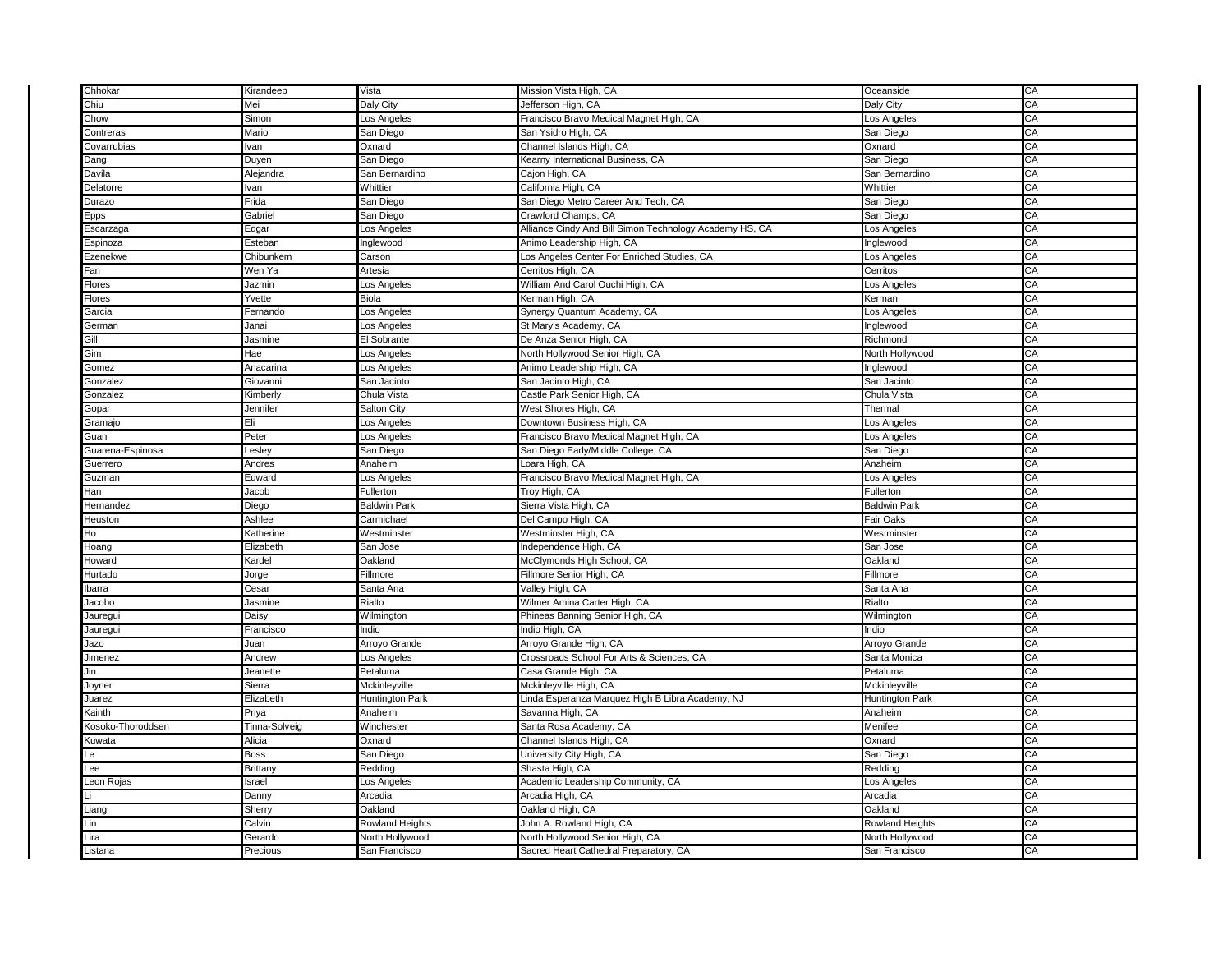| Little           | Jade            | Palm Springs      | Palm Springs High, CA                             | Palm Springs     | CA |
|------------------|-----------------|-------------------|---------------------------------------------------|------------------|----|
| Lopez            | Alfa            | Los Angeles       | Foshay Learning Center, CA                        | Los Angeles      | СA |
| Lor              | Pachoua         | Sanger            | Sanger High, CA                                   | Sanger           | CА |
| Lorenzo Baltazar | Ana             | Los Angeles       | Thomas Jefferson Senior High, CA                  | Los Angeles      | CA |
| Lozano           | Jimmy           | Lemon Grove       | Preuss School Ucsd, CA                            | La Jolla         | CА |
| Macias           | Yerik           | Santa Ana         | Valley High, CA                                   | Santa Ana        | СA |
| Mack             | Cymone          | Los Angeles       | View Park Preparatory Accelerated High, CA        | Los Angeles      | CA |
| Madrid           | Jesus           | Inglewood         | Animo Leadership High, CA                         | Inglewood        | СA |
| Mann             | Jaipaul         | <b>Yuba City</b>  | Yuba City High, CA                                | <b>Yuba City</b> | СA |
| Mariano          | Andres          | Bakersfield       | Golden Valley High, CA                            | Bakersfield      | CA |
| Martens          | Alexis          | Visalia           | Redwood High, CA                                  | Visalia          | СA |
| Martin           | Jarelly         | Oakland           | Lighthouse Community Charter High, CA             | Oakland          | СA |
| Martos           | Darian          | San Diego         | Serra High, CA                                    | San Diego        | CA |
| Mejia            | Kimberly        | Altadena          | John Muir High, CA                                | Pasadena         | СA |
| Mendez           | Patricia        | <b>SAN MARCOS</b> | San Marcos High, CA                               | San Marcos       | CА |
| Mendoza          | David           | San Diego         | Montgomery Senior High, CA                        | San Diego        | CA |
| Mendoza-Axle     | Ramiro          | Vallejo           | Justin-Siena, CA                                  | Napa             | CА |
| Meneses          | Jose            | Los Angeles       | Benjamin Franklin Senior High, CA                 | Los Angeles      | СA |
| Millar           | Carmelle Anne   | Valencia          | Academy Of The Canyons, CA                        | Santa Clarita    | CA |
| Mixon            | Gregory         | Merced            | Golden Valley High, CA                            | Merced           | CА |
| Moctezuma        | Ricardo         | San Diego         | San Ysidro High, CA                               | San Diego        | СA |
| Mok              | Johnny          | Walnut            | Walnut High, CA                                   | Walnut           | СA |
| Mondragon Reyes  | Rocio           | Santa Rosa        | Roseland Charter, CA                              | Santa Rosa       | CА |
| Montes           | Jose            | greenfield        | Palma High School, CA                             | Salinas          | СĀ |
| Moran            | Matthew         | Alta Loma         | Los Osos High, CA                                 | Rancho Cucamonga | СA |
| Moran Gonzalez   | Genesis         | San Diego         | Preuss School Ucsd, CA                            | La Jolla         | СA |
| Munckong         | Sorathan        | Long Beach        | California Academy Of Mathematics And Science, CA | Carson           | СA |
| Muñoz-Lopez      | Jose            | Fontana           | Fontana A. B. Miller High, CA                     | Fontana          | СA |
| Nava             | Paulina Helena  | Oxnard            | Oxnard High, CA                                   | Oxnard           | CА |
| Navarrete        | Aileen          | Santa Ana         | Century High, CA                                  | Santa Ana        | СĀ |
| Navarro          | Esmeralda       | Los Angeles       | Marc & Eva Stern Math And Science, CA             | Los Angeles      | СA |
| Navarro          | Kelly           | Hayward           | Kipp King Collegiate High, CA                     | San Lorenzo      | CА |
| Nguyen           | Andrew          | Garden Grove      | Mater Dei High School, CA                         | Santa Ana        | CA |
| Nguyen           | Anthony         | Stockton          | Bear Creek High, CA                               | Stockton         | СA |
| Nguyen           | Duyen           | Garden Grove      | Garden Grove High, CA                             | Garden Grove     | CА |
| Nguyen           | Khang           | Westminster       | Ocean View High, CA                               | Huntington Beach | CА |
| Nguyen           | Sydney          | Oakland           | Oakland Technical High, CA                        | Oakland          | СA |
| Nguyen           | Thao            | San Diego         | Crawford Multimedia And Visual Arts, CA           | San Diego        | CА |
| Nyaawie          | Djata           | Los Angeles       | Cate School, CA                                   | Carpinteria      | CA |
| Ochoa            | Vianny          | Los angeles       | Los Angeles School Of Global Studies, CA          | Los Angeles      | СA |
| Ong              | Dwight Jonathan | Olivehurst        | Lindhurst High, CA                                | Olivehurst       | CА |
| Orozco           | Eva             | Porterville       | Porterville High, CA                              | Porterville      | CA |
| Park             | Elli            | Los Angeles       | Cate School, CA                                   | Carpinteria      | СA |
| Paz              | Christian       | _os Angeles       | oyola High School, CA                             | Los Angeles      | СA |
| Pedro            | Edwin           | Los Angeles       | Thomas Jefferson Senior High, CA                  | Los Angeles      | CA |
| Pejana           | May Anne Pearl  | Ukiah             | Ukiah High, CA                                    | Ukiah            | СA |
| Perez            | Lucinda         | Oakland           | Life Academy, CA                                  | Oakland          | СA |
| Perez            | Maria           | Los Angeles       | Anahuacalmecac University Preparatory High, CA    | Los Angeles      | CA |
| Perez            | Roberto         | Kerman            | Kerman High, CA                                   | Kerman           | CA |
| Pham             | Ky Gia          | Oakland           | Oakland High, CA                                  | Oakland          | СA |
| Pham             | Robert          | San Diego         | Kearny Sct, CA                                    | San Diego        | СĀ |
| Plancarte        | Brianna         | El Centro         | Central Union High, CA                            | El Centro        | CA |
| Plummer          | Kyle            | Cambria           | California Virtual Academy @ Kings, CA            | Simi Valley      | СA |
|                  |                 |                   |                                                   |                  |    |
| Pucurimay        | Linda           | San Jose          | Willow Glen High, CA                              | San Jose         | СĀ |
| Rabanales        | Deybi           | Oakland           | Skyline High, CA                                  | Oakland          | CA |
| Renderos         | Vanessa         | Anaheim           | Loara High, CA                                    | Anaheim          | СA |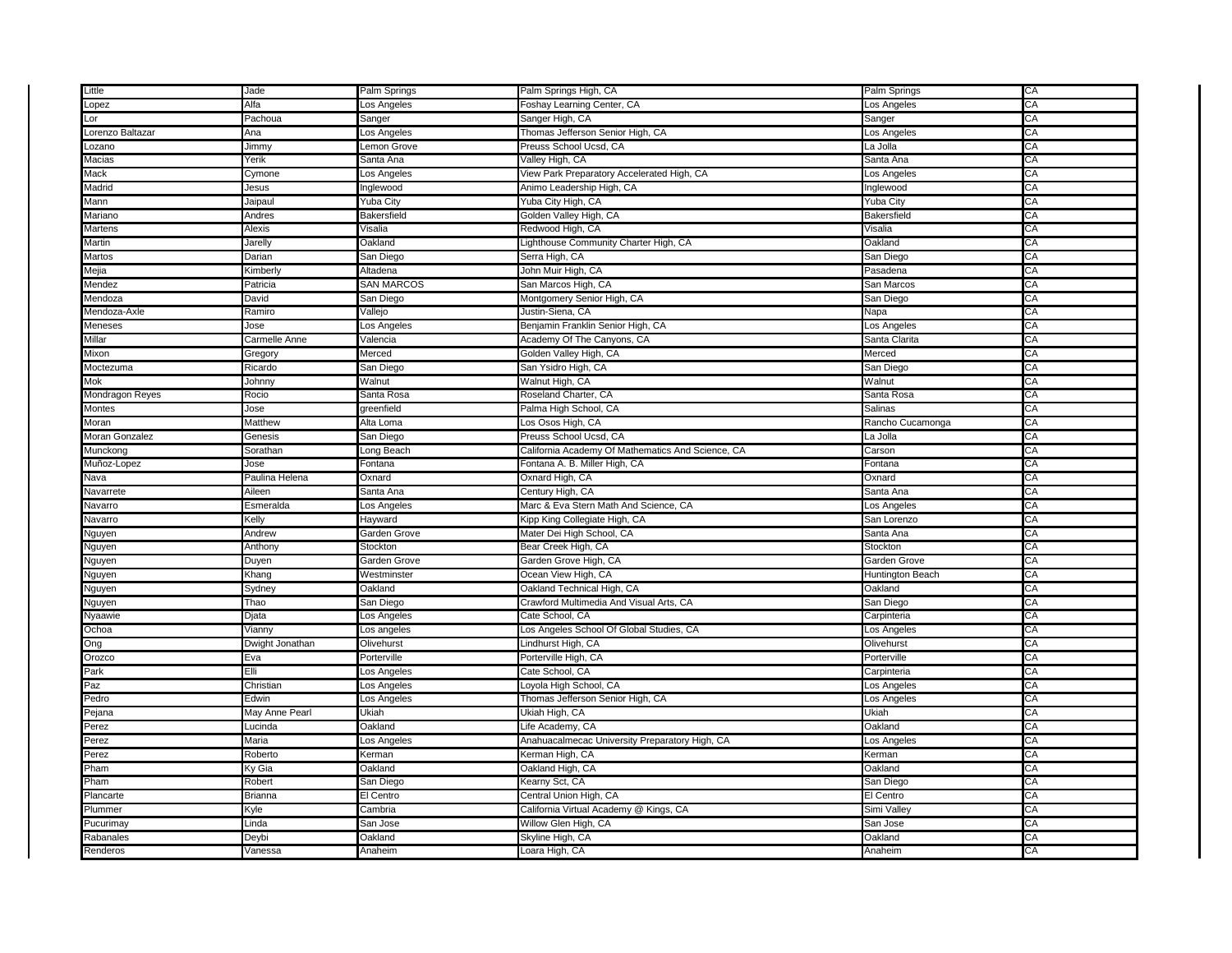| Rios             | Jesus      | Cudahy              | Bell Gardens High, CA                             | <b>Bell Gardens</b>  | CA             |
|------------------|------------|---------------------|---------------------------------------------------|----------------------|----------------|
| Robinson         | Qaday      | Hamilton City       | Hamilton High, CA                                 | <b>Hamilton City</b> | CA             |
| Rodriguez        | Angelica   | Delano              | Delano High, CA                                   | Delano               | CA             |
| Rosa Silva       | Luisa      | Compton             | Dominguez High, CA                                | Compton              | CA             |
| Rosales-Mesta    | Ricardo    | Huntington Park     | Bell Senior High, CA                              | Bell                 | CA             |
| Ross             | Daliyah    | Eastvale            | Eleanor Roosevelt High, CA                        | Corona               | CA             |
| Rubio            | Carla      | Bakersfield/Kern    | East Bakersfield High, CA                         | <b>Bakersfield</b>   | CA             |
| Ruedas           | Andrea     | Ontario             | Chino High, CA                                    | Chino                | CA             |
| Salazar          | Erik       | Escondido           | High Tech High North County, CA                   | San Marcos           | CA             |
| Sanchez          | Aimee      | Murrieta            | Murrieta Mesa High, CA                            | Murrieta             | CA             |
| Sandoval         | Saul       | Oceanside           | Oceanside High, CA                                | Oceanside            | CA             |
| Santana          | Ruben      | Carson              | Carson Senior High, CA                            | Carson               | CA             |
| Santiago         | Hugo       | Bell                | Bell Senior High, CA                              | Bell                 | CA             |
| Seol             | Yo         | Harbor City         | California Academy Of Mathematics And Science, CA | Carson               | СA             |
| Serrano          | Julio      | Chula Vista         | St Augustine High School, CA                      | San Diego            | CA             |
|                  |            |                     |                                                   |                      | CA             |
| Sheikh-Abdullahi | Mahad      | San Diego           | Crawford Idea, CA                                 | San Diego            |                |
| <b>Sills</b>     | Thomas     | Bishop              | Bishop High, CA                                   | Bishop               | CA             |
| Singh            | Sabreena   | Sacramento          | Luther Burbank High, CA                           | Sacramento           | CA             |
| Stevens          | Michael    | Visalia             | Redwood High, CA                                  | Visalia              | CA             |
| Suh              | Erica      | Montebello          | Schurr High, CA                                   | Montebello           | CA             |
| Tafoya           | Marcos     | Wilmington          | Carson Senior High, CA                            | Carson               | CA             |
| Tayra            | Jacqueline | Gardena             | North High, CA                                    | Torrance             | CA             |
| Teixeira         | Amir       | Compton             | Dominguez High, CA                                | Compton              | CA             |
| Thomas           | Richard    | Gardena             | Lawndale High, CA                                 | Lawndale             | CA             |
| Thompson         | Elliott    | Pinole              | Miramonte High, CA                                | Orinda               | CA             |
| Toledo           | Jesse      | ong Beach           | Jordan High, CA                                   | Long Beach           | CA             |
| Tran             | Miribel    | Huntington Beach    | Marina High, CA                                   | Huntington Beach     | CA             |
| Tril             | Valentin   | Oxnard              | Pacifica High, CA                                 | Oxnard               | CA             |
| Tripp            | Ish-Kaysh  | <b>Willow Creek</b> | Hoopa Valley High, CA                             | Hoopa                | CA             |
| Troupe           | Semaj      | Los Angeles         | Manual Arts Senior High, CA                       | Los Angeles          | CA             |
| Urbina           | Saul       | Riverside           | Arlington High, CA                                | Riverside            | CA             |
| Uriarte          | Katherine  | South Pasadena      | South Pasadena Senior High, CA                    | South Pasadena       | CA             |
| Uv               | Joey       | San Diego           | Preuss School Ucsd, CA                            | La Jolla             | CA             |
| Valdez           | Timothy    | Baldwin Park        | Sierra Vista High, CA                             | <b>Baldwin Park</b>  | CA             |
| Valencia         | Manuel     | Sacramento          | John F. Kennedy High, CA                          | Sacramento           | CA             |
| Valle            | Adrianna   | Vallejo             | Berkeley High, CA                                 | <b>Berkeley</b>      | CA             |
| Vazquez          | Andres     | La Puente           | Arroyo High, CA                                   | El Monte             | CA             |
| Velasco          | Sonia      | Mc Farland          | Mcfarland High, CA                                | Mc Farland           | CA             |
| Villacis         | Jennifer   | Ontario             | Pomona Catholic High School, CA                   | Pomona               | CA             |
| Villegas         | Ismael     | El Centro           | Central Union High, CA                            | El Centro            | CA             |
| Viscarra         | Angel      | Riverside           | John W. North High, CA                            | Riverside            | CA             |
| Weldeselase      | Hiwet      | Spring Valley       | Preuss School Ucsd, CA                            | La Jolla             | CA             |
| Wenceslao        | Melissa    | Compton             | King/Drew Medical Magnet High, CA                 | Los Angeles          | CA             |
| Woodson          | Drew       | <b>Kelseyville</b>  | Kelseyville High, CA                              | Kelseyville          | CA             |
| Yitayew          | Michael    | San Diego           | Westview High, CA                                 | San Diego            | CA             |
| Yoon             | Ji Whan    | Cypress             | Oxford Academy, CA                                | Cypress              | CA             |
| Zaman            | Ahsan      | Torrance            | North High, CA                                    | Torrance             | CA             |
|                  |            |                     |                                                   |                      | CA             |
| Zamora Zeledon   | Jose       | San Jacinto         | San Jacinto High, CA                              | San Jacinto          |                |
| Zarate           | Marisol    | San Bernardino      | Cajon High, CA                                    | San Bernardino       | CA             |
|                  |            |                     |                                                   |                      |                |
| Llamas           | Mario      | Juarez              | Cathedral High School, TX                         | El Paso              | TX             |
|                  |            |                     |                                                   |                      |                |
| Adhikari         | Brindan    | Thornton/Adams      | Standley Lake High School, CO                     | Westminster          | S              |
| <b>Brubaker</b>  | Kristian   | Longmont            | Silver Creek High School, CO                      | Longmont             | CO             |
| Chavez           | Maria      | Thornton            | Mapleton Early College High School, CO            | Denver               | CO             |
| Delgado          | Jose       | Denver              | Denver School Of Science And Technology, CO       | Denver               | $\overline{c}$ |
|                  |            |                     |                                                   |                      |                |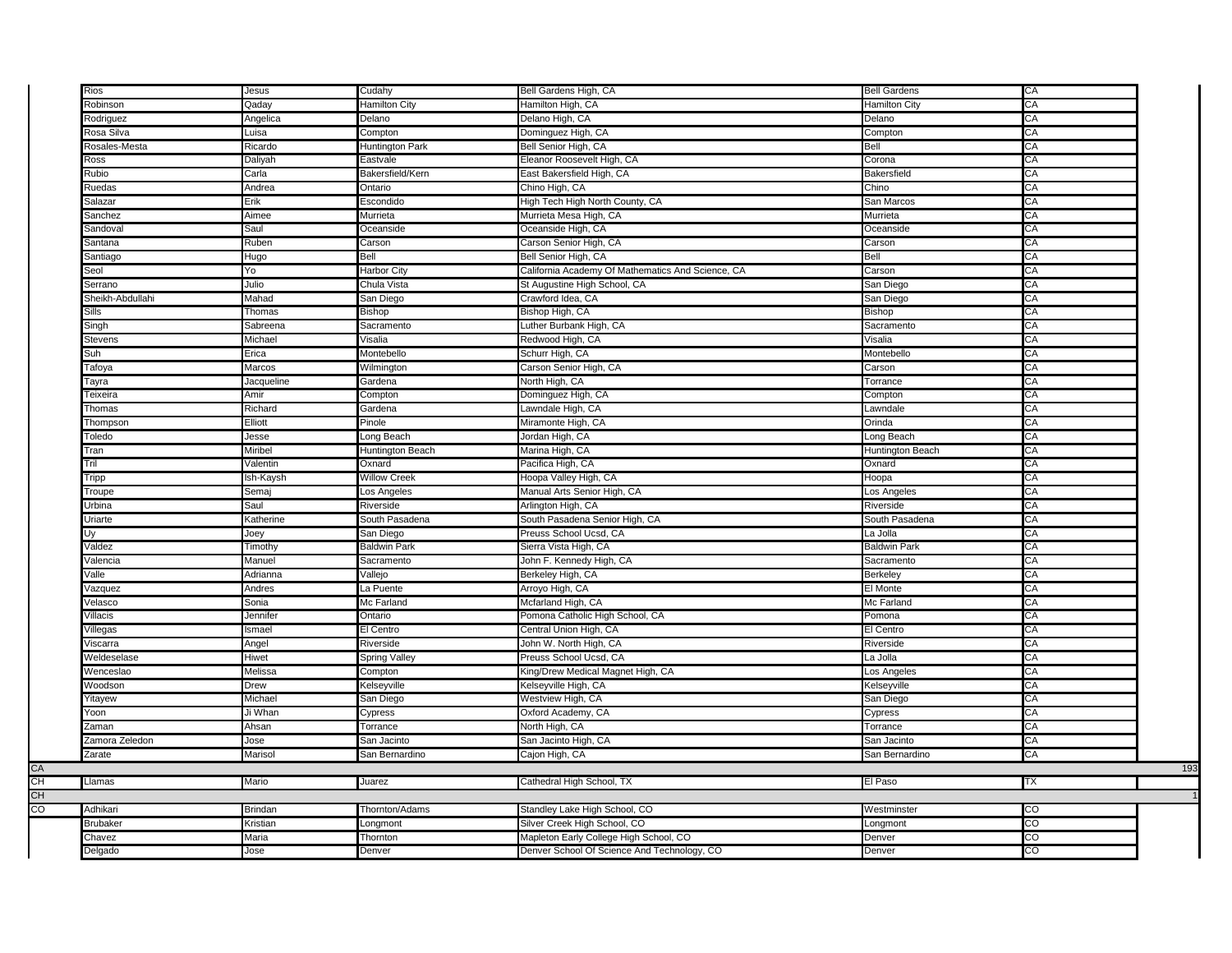|         | Garcia Jimenez | Julio                                                                                                     | Edwards            | Battle Mountain High School, CO                         | Edwards              | CO             |    |
|---------|----------------|-----------------------------------------------------------------------------------------------------------|--------------------|---------------------------------------------------------|----------------------|----------------|----|
|         | Mohamed        | Mohamed                                                                                                   | Denver             | Overland High School, CO                                | Aurora               | $\overline{c}$ |    |
|         | Robles         | /aneza                                                                                                    | <b>Brighton</b>    | Brighton High School, CO                                | Brighton             | $\overline{c}$ |    |
|         | Sanchez        | Brenda                                                                                                    | Aurora             | Aurora Central High School, CO                          | Aurora               | CO             |    |
|         | Siwakoti       | Roshan                                                                                                    | Aurora             | Aurora Central High School, CO                          | Aurora               | $\overline{c}$ |    |
|         | Taylor         | Cameron                                                                                                   | Pueblo             | East High School, CO                                    | Pueblo               | 8              |    |
|         | Terrazas       | Alejandra                                                                                                 | Denver             | Arvada High School, CO                                  | Arvada               | $_{\rm CO}$    |    |
|         | Tesfay         | Salina                                                                                                    | Aurora             | Hinkley High School, CO                                 | Aurora               | $\overline{c}$ |    |
|         | Walck          | Jonathan                                                                                                  | Cortez             | Montezuma-Cortez High School, CO                        | Cortez               | S              |    |
|         | Wright         | Keenan                                                                                                    | Colorado Springs   | Harrison High School, CO                                | Colorado Springs     | CO             |    |
| CO      |                |                                                                                                           |                    |                                                         |                      |                | 14 |
| СT      | Jones          | <b>Brittany</b>                                                                                           | Bloomfield         | Conard High School, CT                                  | <b>West Hartford</b> | СT             |    |
|         | Kim            | Chaihyun                                                                                                  | Westport           | Staples High School, CT                                 | Westport             | CT             |    |
|         | Nelson         | Brittany                                                                                                  | Bloomfield         | Bloomfield High School, CT                              | Bloomfield           | СT             |    |
| CT      |                |                                                                                                           |                    |                                                         |                      |                |    |
| DC      | Chandler       | Christopher                                                                                               | Washington         | Woodson H.D. Shs, DC                                    | Washington           | DC             |    |
|         | Gebre          | Abreham                                                                                                   | Washington         | Columbia Heights Education Campus, DC                   | Washington           | DC             |    |
|         | Hill           | Cydney                                                                                                    | Washington         | Ellington School Of The Arts, DC                        | Washington           | DС             |    |
|         | Noudja         | Hermann-Landry                                                                                            | Washington         | Coolidge Shs, DC                                        | Washington           | DC             |    |
|         | Shi            | Kai Lin                                                                                                   | Washington         | E.L. Haynes Public Charter School, DC                   | Washington           | DC             |    |
|         | Umanzor        | Fernando                                                                                                  | Washington         | Columbia Heights Education Campus, DC                   | Washington           | DC             |    |
|         | Williams       | Keneon                                                                                                    | Washington         | Thurgood Marshall Academy Pcs, DC                       | Washington           | DC             |    |
| DC      |                |                                                                                                           |                    |                                                         |                      |                |    |
| DE      | Atupulazi      | Nneka                                                                                                     | Newark             | St Mark's High School, DE                               | Wilmington           | DE             |    |
|         | Lamontagne     | Richard                                                                                                   | Seaford            | Seaford Senior High School, DE                          | Seaford              | DE             |    |
| DE      |                |                                                                                                           |                    |                                                         |                      |                |    |
| England | DeOrio         | Alexandra                                                                                                 | London             | American School In London, FC                           | London               | FC             |    |
| England |                |                                                                                                           |                    |                                                         |                      |                |    |
| FL.     | Acevedo        | Christopher                                                                                               | Miami              | Law Enforcement Officers Memorial High School, FL       | Miami                | <b>FL</b>      |    |
|         | Adolphe        | Nerlande                                                                                                  | Royal Palm Beach   | Palm Beach Lakes High School, FL                        | West Palm Beach      | FL             |    |
|         | Agumagu        | Crystal                                                                                                   | Miami              | North Miami Beach Senior High, FL                       | North Miami Beach    | FL             |    |
|         | Alexis         | <b>Dorothy</b>                                                                                            | North Miami        | North Miami Beach Senior High, FL                       | North Miami Beach    | <b>FL</b>      |    |
|         | Ali            | Bisma                                                                                                     | Rockledge          | Rockledge Senior High School, FL                        | Rockledge            | FL             |    |
|         | Alinur         | lbraheem                                                                                                  | Oviedo             | Hagerty High School, FL                                 | Oviedo               | FL             |    |
|         | <b>Barrett</b> | anisha.                                                                                                   | Miramar            | Miramar High School, FL                                 | Miramar              | FL             |    |
|         | <b>Batista</b> | Joshua                                                                                                    | Wellington         | Wellington High School, FL                              | Wellington           | <b>FL</b>      |    |
|         | Brown          | Elijah                                                                                                    | Riviera Palm Beach | Palm Beach Lakes High School, FL                        | West Palm Beach      | FL             |    |
|         | Brown          | Noah                                                                                                      | Miramar            | Somerset Academy Charter High School Miramar Campus, FL | Miramar              | FL             |    |
|         | Bui            | <b>Trong Duc</b>                                                                                          | Miami              | Southwest Miami Senior High, FL                         | Miami                | <b>FL</b>      |    |
|         | Campbell       | Kimonie                                                                                                   | West Palm Beach    | Palm Beach Lakes High School, FL                        | West Palm Beach      | FL             |    |
|         | Capobianco     | Jamal                                                                                                     | Pompano Beach      | Blanche Ely High School, FL                             | Pompano Beach        | FL             |    |
|         | Charlie        | Rachelle                                                                                                  | Tampa              | Berkeley Preparatory School, FL                         | Tampa                | FL             |    |
|         | Chrisp         | Tyree                                                                                                     | Fort Myers         | Fort Myers High School, FL                              | Fort Myers           | FL             |    |
|         | Cirius         | Bell                                                                                                      | West Palm Beach    | Inlet Grove Community High School, FL                   | Riviera Beach        | FL             |    |
|         | Cruz           | Naomi                                                                                                     | Miami              | Miami Springs Senior High School, FL                    | Miami Springs        | FL.            |    |
|         | Dervil         | Therlking                                                                                                 | Lehigh Acres       | Golden Gate High School, FL                             | Naples               | FL             |    |
|         | Diaz           | Elie                                                                                                      | Groveland          | Lake Minneola High School, FL                           | Minneola             | FL             |    |
|         | Dorsey         | Jae'Lyn                                                                                                   | Saint Petersburg   | St. Petersburg High School, FL                          | Saint Petersburg     | FL.            |    |
|         | Dudley         | <yle< td=""><td>Jacksonville</td><td>First Coast High School, FL</td><td></td><td>FL</td><td></td></yle<> | Jacksonville       | First Coast High School, FL                             |                      | FL             |    |
|         |                |                                                                                                           |                    |                                                         | Jacksonville         |                |    |
|         | Duque          | Marilu                                                                                                    | Deltona            | Deltona High School, FL                                 | Deltona              | FL             |    |
|         | Eguiluz Rosas  | Carlos                                                                                                    | Hialeah            | Mater Academy Charter High, FL                          | Hialeah Gardens      | FL             |    |
|         | Frederic       | Chidrine                                                                                                  | Naples             | Golden Gate High School, FL                             | Naples               | <b>FL</b>      |    |
|         | Gordon         | Deborah                                                                                                   | Coconut Creek      | College Academy At Bcc, FL                              | Davie                | FL             |    |
|         | Gutierrez      | Santiago                                                                                                  | Miami              | School For Advanced Studies - South, FL                 | Miami                | FL             |    |
|         | Hayes          | Tomia                                                                                                     | Jacksonville       | Samuel W. Wolfson High School, FL                       | Jacksonville         | FL.            |    |
|         | Jackson        | Sadandre                                                                                                  | Lake Wales         | Lake Wales Senior High School, FL                       | Lake Wales           | FL             |    |
|         |                |                                                                                                           |                    |                                                         |                      |                |    |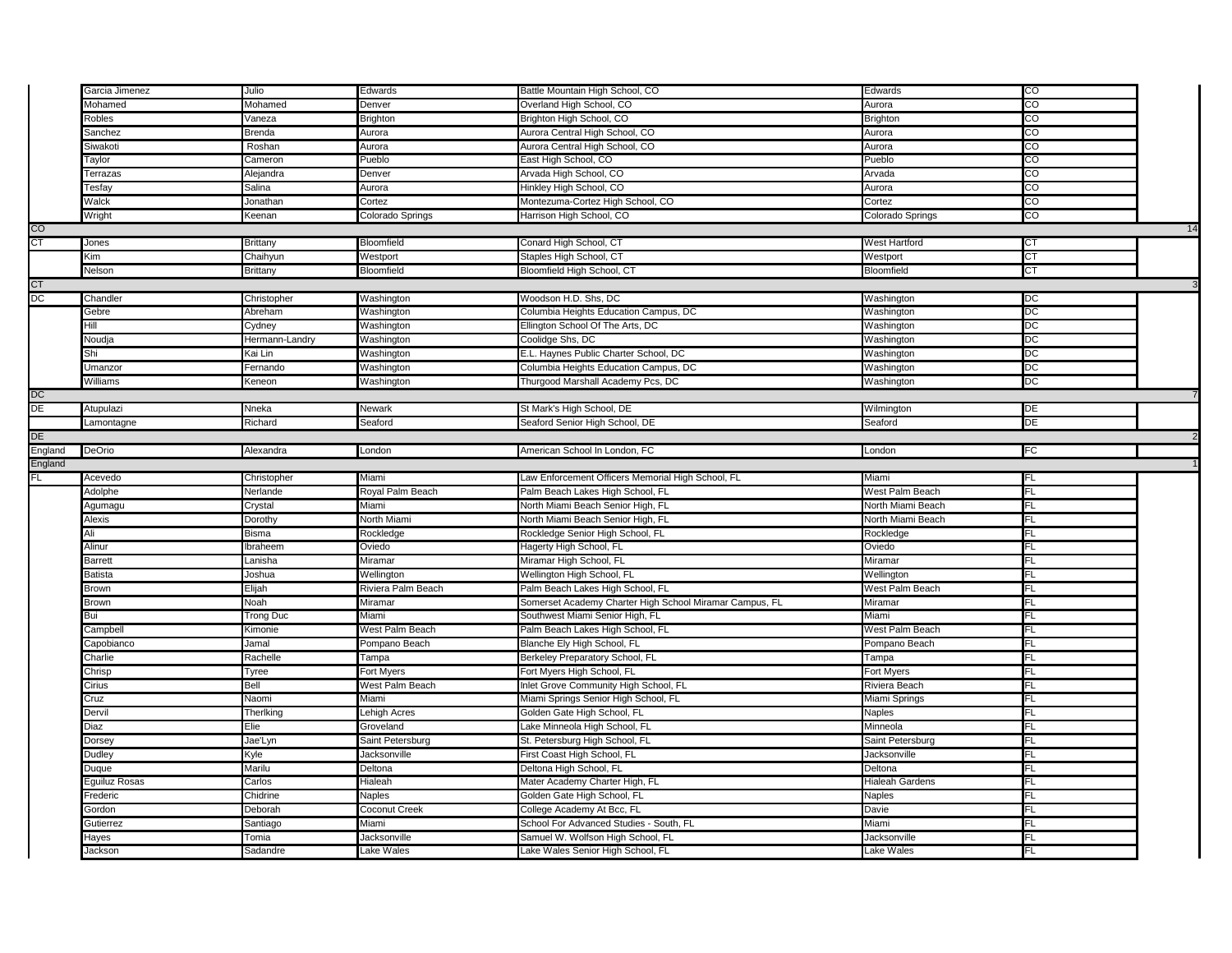|           | Johnson           | Dante'        | Jacksonville                     | Paxon School/Advanced Studies, FL                        | Jacksonville            |           |    |
|-----------|-------------------|---------------|----------------------------------|----------------------------------------------------------|-------------------------|-----------|----|
|           | Jones             | Adrianna      | Coconut Creek                    | Blanche Ely High School, FL                              | Pompano Beach           | FL        |    |
|           | Joseph            | Stephan       | Opa Locka                        | Miami Carol City Senior High, FL                         | Opa Locka               | FL        |    |
|           | Lurry             | Kiani         | Miami                            | Nova High School, FL                                     | Davie                   | FL        |    |
|           | Mack              | Brandon       | Jacksonville                     | A. Philip Randolph Academies, FL                         | Jacksonville            | FL        |    |
|           | Madrid            | Vienna        | Lakeland                         | Mckeel Academy Of Technology, FL                         | Lakeland                | FL        |    |
|           | Moreno            | Lilian        | Cape Coral                       | Cape Coral High School, FL                               | Cape Coral              | FL.       |    |
|           | Nguyen            | Ken           | Jacksonville                     | Robert E. Lee High School, FL                            | Jacksonville            | FL        |    |
|           | Nguyen            | Ngan          | Cape Coral                       | Cape Coral High School, FL                               | Cape Coral              | FL        |    |
|           | Nguyen            | Sana          | CAPE CORAL                       | Cape Coral High School, FL                               | Cape Coral              | FL        |    |
|           | Otero             | Daniela       | Margate                          | Pompano Beach High School, FL                            | Pompano Beach           | FL        |    |
|           | Pednekar          | Anisha        | Cape Coral                       | Oasis Charter High School, FL                            | Cape Coral              | FL        |    |
|           | Perez             | Reinaldo      | Miami                            | Southwest Miami Senior High, FL                          | Miami                   | FL        |    |
|           | Perez-Sanchez     | Liseth        | Miami                            | Coral Reef Senior High School, FL                        | Miami                   | FL        |    |
|           | Pierre            | Gabriella     | Miami                            | North Miami Beach Senior High, FL                        | North Miami Beach       | FL        |    |
|           | Rajkumaı          | Cindy         | Ocoee                            | Ocoee High, FL                                           | Ocoee                   | FL        |    |
|           | Ramos             | Jamie         | Pompano Beach                    | Broward Virtual Education, FL                            | Davie                   | FL        |    |
|           | Reynolds          | Akil-Winston  | Jacksonville                     | Terry Parker High School, FL                             | Jacksonville            | FL        |    |
|           | Ridgway           | Matthew       | Palm Beach Gardens               | Oxbridge Academy Of The Palm Beaches, CO                 | West Palm Beach         | FL        |    |
|           | Rivas             | Yumi          | Weston                           | Cypress Bay High School, FL                              | Weston                  | FL        |    |
|           | Rodriguez         | Christian     | Doral                            | Divine Savior Academy, FL                                | Doral                   | FL        |    |
|           | Rojas             | Allison       | Miami                            | Design & Architecture Senior High, FL                    | Miami                   | FL        |    |
|           | <b>Saintolien</b> | Shanava       | Miami                            | School For Advanced Studies North, FL                    | Miami                   | FL        |    |
|           | Senat             | Frantz        | Miami                            | Miami Edison Senior High School, FL                      | Miami                   | FL        |    |
|           | Shrestha          | Sulav         | Wellington                       | Forest Hill Community High School, FL                    | West Palm Beach         | FL        |    |
|           | Thomas            | Tierra        | Lakeland                         | ake Gibson Senior High School, FL                        | Lakeland                | FL        |    |
|           | Thompson          | Javeon        | West Palm Beach/Palm Beach/Royal | Royal Palm Beach High School, FL                         | Royal Palm Beach        | <b>FL</b> |    |
|           | Tillman           | Zabhrya       | Miami                            | Booker T. Washington Senior High, FL                     | Miami                   | FL        |    |
|           | √an               | Cathy         | Jacksonville                     | Edward H. White High School, FL                          | Jacksonville            | FL        |    |
|           | Velez             | Adria         | Miami                            | South Miami Senior High School, FL                       | Miami                   | FL        |    |
|           | Vilchez Santiago  | Samuel        | Orlando                          | Colonial High, FL                                        | Orlando                 | FL        |    |
|           | Wizzart           | Chrishauna    | Riviera Beach                    | William T. Dwyer High School, FL                         | Palm Beach Gardens      | FL        |    |
| FL.       |                   |               |                                  |                                                          |                         |           | 60 |
| FM        | Narruhn           | <b>Stracy</b> | Chuuk                            | Saramen Chuuk Academy, FM                                | Chuuk                   | <b>FM</b> |    |
|           | Sakuma            | Keen          | Chuuk                            | Xavier High School, FM                                   | Chuuk                   | FM        |    |
| <b>FM</b> |                   |               |                                  |                                                          |                         |           |    |
| GA        | Abdullahi         | Ifrah         | Clarkston                        | Clarkston High School, GA                                | Clarkston               | GA        |    |
|           | Adeyemo           | Adebunmi      | <b>Stone Mountain</b>            | Arabia Mountain High School - Academy Of Engineering, GA | Lithonia                | GA        |    |
|           | Afunyah           | Caleb         | Loganville                       | South Gwinnett High School, GA                           | Snellville              | GA        |    |
|           | Aguilar           | Jovanny       | Fayetteville                     | Whitewater High School, GA                               | Fayetteville            | GA        |    |
|           | Aquart            | Jahre         | Atlanta                          | The Best Academy High School At Benjamin S. Carson, GA   | Atlanta                 | GA        |    |
|           | Bah               | Amadou        | Atlanta                          | The Best Academy High School At Benjamin S. Carson, GA   | Atlanta                 | GA        |    |
|           | Bamidele          | Adebola       | Powder Springs                   | South Cobb High School, GA                               | Austell                 | GA        |    |
|           | Berhanu           | Kawther       | Snellville                       | South Gwinnett High School, GA                           | Snellville              | GA        |    |
|           | <b>Blalock</b>    | Precious      | Atlanta                          | South Atlanta School Of Health And Medical Science, GA   | Atlanta                 | GA        |    |
|           | <b>Brooks</b>     | Tiara         | Decatur                          | Mcnair High School, GA                                   | Atlanta                 | GA        |    |
|           | Brown             | Jordan        | Decatur                          | Atlanta International School, GA                         | Atlanta                 | GA        |    |
|           | Brown             | Shenoa        | Stockbridge                      | Woodland High School, GA                                 | Stockbridge             | GА        |    |
|           | <b>Burch</b>      | Katrina       | Atlanta                          | Tech High School, GA                                     | Atlanta                 | GA        |    |
|           | Camp              | Courtney      | Jonesboro                        | Mundy's Mill High School, GA                             | Jonesboro               | GA        |    |
|           | Carter            | Triquanna     | Atlanta                          | Washington High School Senior Academy, GA                | Atlanta                 | GA        |    |
|           | Casimir           | Olivia        | Loganville                       | South Gwinnett High School, GA                           | Snellville              | GA        |    |
|           | Cave              | Nkosi         | Covington                        | Newton High School, GA                                   | Covington               | GA        |    |
|           | Cephas            | Jhaunae       | Lithonia                         | Dekalb School Of The Arts, GA                            | <b>Avondale Estates</b> | GА        |    |
|           | Charles           | Antoinette    | Stone Mountain                   | Dekalb Early College Academy, GA                         | Stone Mountain          | GA        |    |
|           | Cohen             | Alexis        | Atlanta                          | North Atlanta High School, GA                            | Atlanta                 | GA        |    |
|           |                   |               |                                  |                                                          |                         |           |    |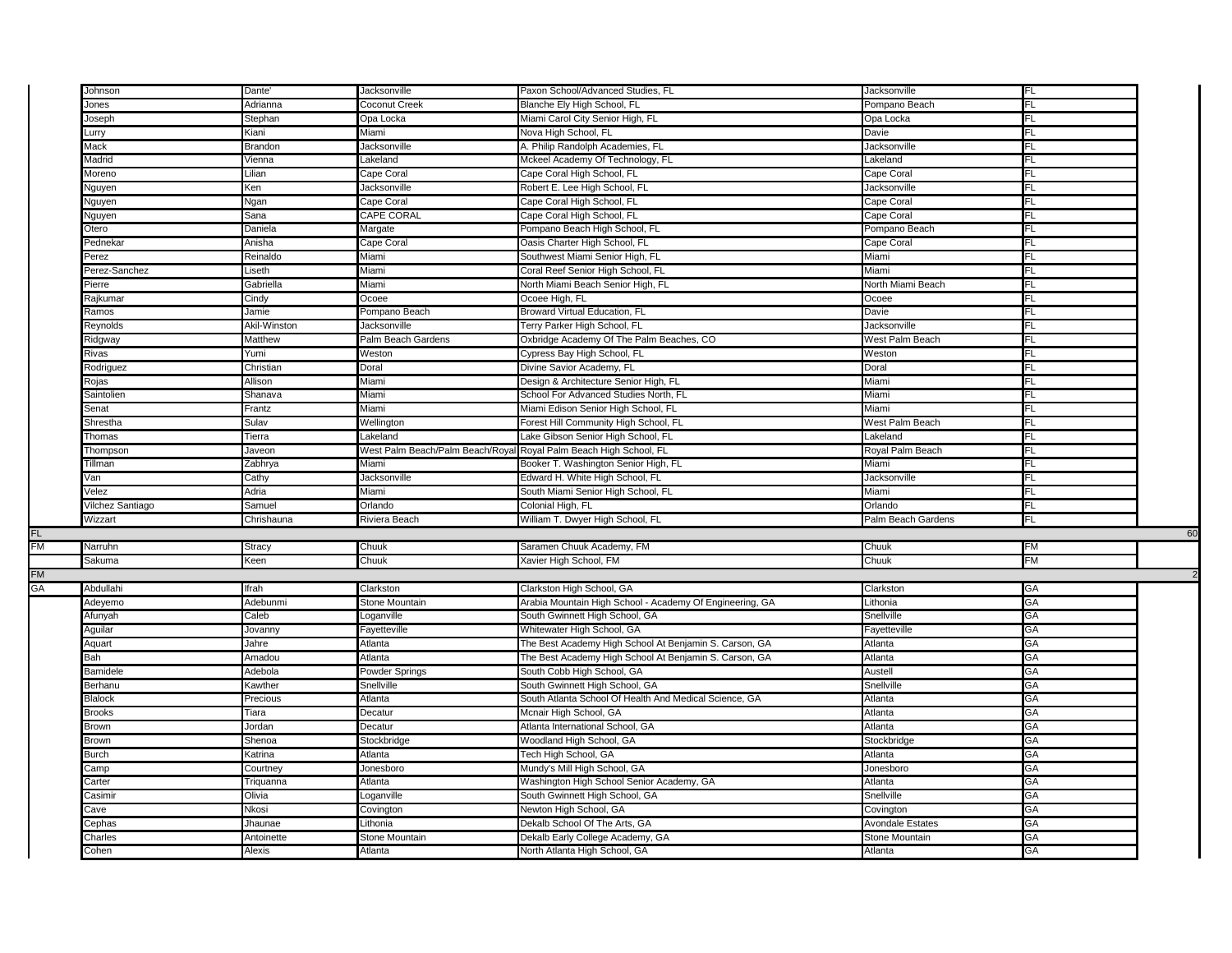| Coleman         | Jalen          | Atlanta                  | Woodward Academy, GA                                     | Atlanta         | GA |
|-----------------|----------------|--------------------------|----------------------------------------------------------|-----------------|----|
| Curtis          | LaRon          | Fayetteville             | Creekside High School, GA                                | Fairburn        | GA |
| Davis           | Diamond        | Atlanta                  | South Atlanta School Of Health And Medical Science, GA   | Atlanta         | GА |
| Dopson          | Travis         | Douglas/Coffee           | Coffee County High School, GA                            | Douglas         | GA |
| Ear             | Kevin          | College Park             | North Clayton High School, GA                            | College Park    | GА |
| Egwuonwu        | Nnamdi         | Atlanta                  | Lakeside High School, GA                                 | Atlanta         | GА |
| Evans           | Lilah          | Grayson/Gwinnett/Grayson | Grayson High School, GA                                  | Loganville      | GA |
| Evans           | Samuel         | Atlanta                  | Early College High School At Carver, GA                  | Atlanta         | GA |
| Favors          | Jorden         | Atlanta                  | South Atlanta School Of Health And Medical Science, GA   | Atlanta         | GA |
| Francis         | Dallace        | Macon                    | Mount De Sales Academy, MA                               | Macon           | GA |
| Gay             | Mikaela        | Atlanta                  | Mays High School, GA                                     | Atlanta         | GА |
| Gebresilassie   | Tseganesh      | <b>Stone Mountain</b>    | Arabia Mountain High School - Academy Of Engineering, GA | Lithonia        | GA |
| Ghebre          | Yotam          | Stone Mountain           | Dekalb Early College Academy, GA                         | Stone Mountain  | GA |
| Granados-Barron | Elena          | Lilburn                  | Meadowcreek High School, GA                              | Norcross        | GА |
| Grogan          | Karriem        | College Park             | Hapeville Charter Career Academy HS, GA                  | College Park    | GA |
| Holmes          | Tyrone         | Savannah                 | Beach High School, GA                                    | Savannah        | GА |
| Holmes-Williams | Satchel        | Savannah                 | Woodville-Tompkins Technical & Career Institute, GA      | Savannah        | GΑ |
| Johnson         | Carly          | Stockbridge              | Stockbridge High School, GA                              | Stockbridge     | GA |
| Johnson         | Karekin        | College park             | North Clayton High School, GA                            | College Park    | GА |
| Kebe            | Sahid          | Stockbridge              | Dutchtown High, GA                                       | Hampton         | GА |
| Kwapong         | Adrielle       | Buford                   | Mountain View High School, GA                            | Lawrenceville   | GА |
| LaGrande        | MarcJamal      | Fayetteville             | Sandy Creek High School, GA                              | Tyrone          | GА |
| Levy            | Danny          | Lithonia                 | Stephenson High School, GA                               | Stone Mountain  | GА |
|                 | Shi Jie        | Duluth                   | Duluth High School, GA                                   | Duluth          | GA |
| Lopez           | Jesus          | Loganville               | Walnut Grove High School, GA                             | Loganville      | GА |
| Mack            | Keyarria       | Lithonia                 | Arabia Mountain High School - Academy Of Engineering, GA | Lithonia        | GΑ |
| Maddox          | <b>Britney</b> | Ellenwood                | Southwest Dekalb High School, GA                         | Decatur         | GA |
| Mathis          | Chermia        | Lithonia                 | Arabia Mountain High School - Academy Of Engineering, GA | Lithonia        | GА |
| Mathis          | Lydia          | College Park             | Tri-Cities High School, GA                               | East Point      | GА |
| Matos           | Angelo         | Atlanta                  | Kipp Atlanta Collegiate, GA                              | Atlanta         | GA |
| McCoy           | N'Dyah         | Ellenwood                | Martin Luther King, Jr. High School, GA                  | Lithonia        | GА |
| McEwen-Lopez    | Biajani        | Snellville               | Shiloh High School, GA                                   | Snellville      | GА |
| McIntyre        | D'Andre        | Covington                | Alcovy High School, GA                                   | Covington       | GA |
| Mengesha        | Melkam         | Stone Mountain           | Tucker High School, GA                                   | Tucker          | GА |
| Merritt         | Noren          | Atlanta                  | Early College High School At Carver, GA                  | Atlanta         | GА |
| Minor           | Daniel         | Atlanta                  | Early College High School At Carver, GA                  | Atlanta         | GA |
| Neill           | Sterling       | The Rock                 | Upson-Lee High School, GA                                | Thomaston       | GA |
| Nichols         | Alexander      | Lithia Springs           | Lithia Springs Comprehensive High School, GA             | Lithia Springs  | GΑ |
| Nwankwo         | lfedinma       | Norcross                 | Meadowcreek High School, GA                              | Norcross        | GA |
| Oberlton        | Benjamin       | Powder Springs           | Hillgrove High School, GA                                | Powder Springs  | GA |
| Obi             | Samuel         | Riverdale                | ovejoy High School, GA                                   | Hampton         | GΑ |
| Omoerah         | Chelsey        | Auburn                   | Dacula High School, GA                                   | Dacula          | GA |
| Onwukaeme       | Amara          | Powder Springs           | Mceachern High School, GA                                | Powder Springs  | GА |
| Oriyomi         | Kayla          | Powder Springs           | Mceachern High School, GA                                | Powder Springs  | GΑ |
| Oshotse         | Christiana     | <b>East Point</b>        | Westlake High School, GA                                 | Atlanta         | GA |
| Osuji           | Chidera        | Stockbridge              | Dutchtown High, GA                                       | Hampton         | GA |
| Perez           | Bianca         | Lilburn                  | Meadowcreek High School, GA                              | <b>Norcross</b> | GΑ |
| Poude           | Urmila         | Stone Mountain           | Clarkston High School, GA                                | Clarkston       | GA |
| Qadri           | Hasan          | Stockbridge              | Dutchtown High, GA                                       | Hampton         | GA |
| Rice            | Breanna        | Atlanta                  | Washington High School Senior Academy, GA                | Atlanta         | GΑ |
| Roland          | Nashanthea     | Lagrange                 | Lagrange High School, GA                                 | Lagrange        | GA |
| Sanders         | Antwarn        | Atlanta                  | Washington High School Senior Academy, GA                | Atlanta         | GA |
| Sandoval        | Devany         | Duluth                   | Marist School, GA                                        | Atlanta         | GΑ |
| Sanneh          | Sarah          | Duluth/ Gwinnett         | Duluth High School, GA                                   | Duluth          | GA |
| Serrato         | Paul           | Winder                   | Apalachee High School, GA                                | Winder          | GA |
| Smith           | William        | Atlanta                  | Mays High School, GA                                     | Atlanta         | GА |
|                 |                |                          |                                                          |                 |    |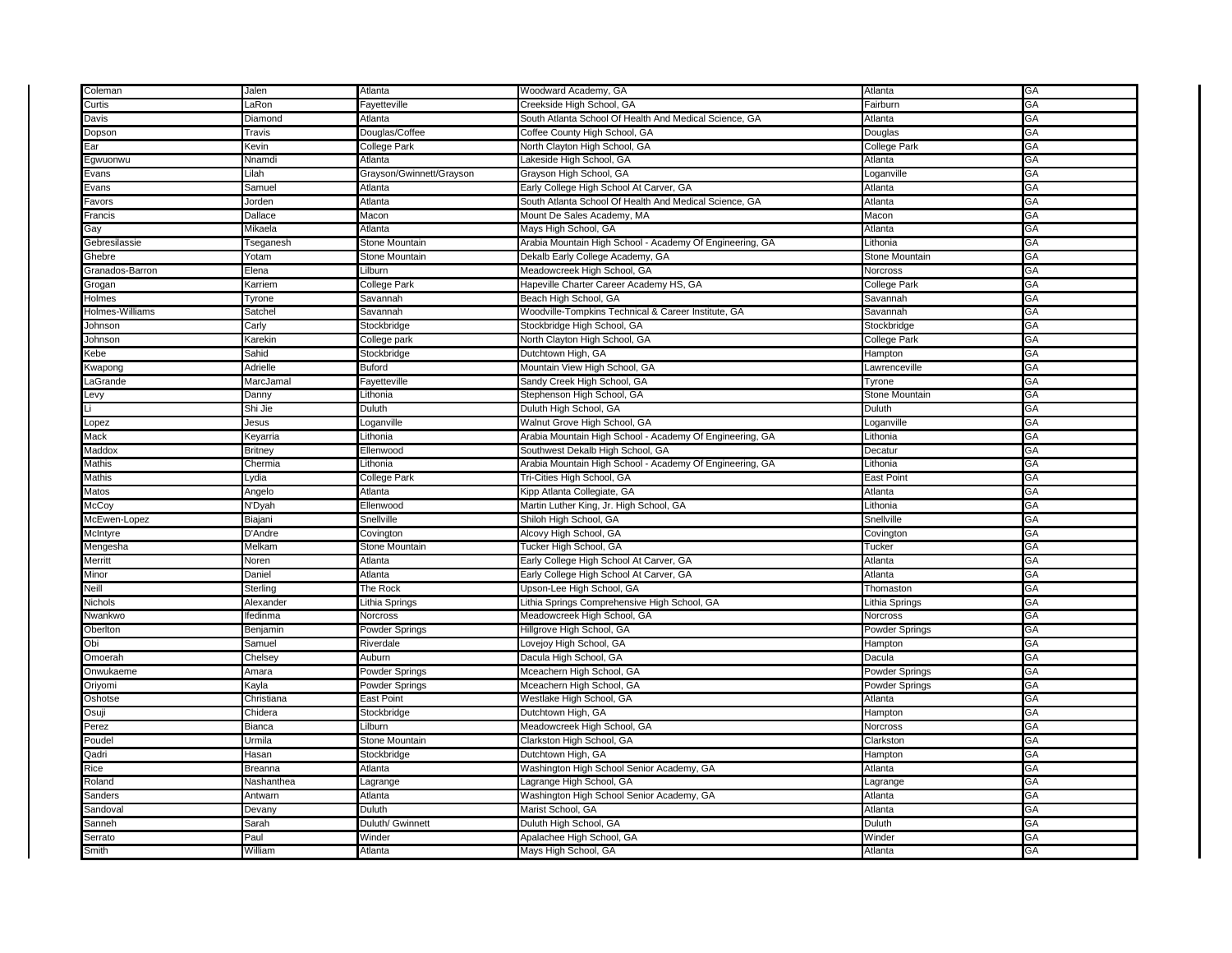|                | Southerland  | Tylea                                                                                                                     | Norcross       | Riverwood International Charter School, GA | Atlanta                    | GA |    |
|----------------|--------------|---------------------------------------------------------------------------------------------------------------------------|----------------|--------------------------------------------|----------------------------|----|----|
|                | Sowe         | <b>Kadijatu</b>                                                                                                           | Lawrenceville  | Berkmar High School, GA                    | Lilburn                    | GA |    |
|                | Taylor       | mani                                                                                                                      | Atlanta        | Mays High School, GA                       | Atlanta                    | GA |    |
|                | Tokurah      | Omone                                                                                                                     | Fayetteville   | Fayette County High School, GA             | Fayetteville               | GA |    |
|                | Toledo       | Josue                                                                                                                     | GAINESVILLE    | Gainesville High School, GA                | Gainesville                | GА |    |
|                | Tolley       | Tatyanah                                                                                                                  | Atlanta        | North Springs High School, GA              | Atlanta                    | GA |    |
|                | Wiggins      | Nicole                                                                                                                    | Macon          | Central High School, GA                    | Macon                      | GA |    |
|                | Williams     | Jasmyne                                                                                                                   | Madison        | Greene County High School, GA              | Greensboro                 | GA |    |
|                | Wilson       | Archie                                                                                                                    | Acworth        | Dominion Christian High School, GA         | Marietta                   | GA |    |
|                | Wilson       | saiah                                                                                                                     | Hampton        |                                            |                            | GA |    |
|                | Woldemichael | Feven                                                                                                                     | Tucker         | Lovejoy High School, GA                    | Hampton<br>Atlanta         | GA |    |
|                |              |                                                                                                                           |                | Lakeside High School, GA                   |                            |    |    |
|                | Wooding      | Cheldrick                                                                                                                 | Lithonia       | Lithonia High School, GA                   | Lithonia                   | GA |    |
| GA<br>GU       |              |                                                                                                                           |                |                                            |                            |    | 88 |
|                | Valencia     | Christian                                                                                                                 | Yigo           | Simon Sanchez High School, GU              | Dededo                     | GU |    |
| GU             |              |                                                                                                                           |                |                                            |                            |    |    |
| HI             | Bowen        | Kalyn                                                                                                                     | Pearl City     | Pearl City High School, HI                 | Pearl City                 | E  |    |
|                | Naihe        | Brandon                                                                                                                   | Hana           | Hana High & Elementary School, HI          | Hana                       | HI |    |
|                | Thomas       | Kupaaikekaiao                                                                                                             | Volcano        | Kamehameha Schools Hawaii Campus, HI       | Keaau                      | Ξ  |    |
| HI             |              |                                                                                                                           |                |                                            |                            |    |    |
| ia<br>Ia<br>Id | Jenkins      | Savannah                                                                                                                  | Sioux City     | North High School, IA                      | Sioux City                 | IA |    |
|                |              |                                                                                                                           |                |                                            |                            |    |    |
|                | Barraza      | Hector                                                                                                                    | Meridian       | Meridian Technical Chartr High, ID         | Meridian                   | ID |    |
|                | Egurrola     | Alec                                                                                                                      | Homedale       | Iomedale High School, ID                   | Homedale                   | ID |    |
|                | Hernandez    | Jose                                                                                                                      | Gooding        | Gooding High School, ID                    | Gooding                    | Đ  |    |
|                | Morales      | Andres                                                                                                                    | Caldwell       | Caldwell Senior High School, ID            | Caldwell                   | ID |    |
| Đ              |              |                                                                                                                           |                |                                            |                            |    |    |
| IL             | Abdiel       | Daweed                                                                                                                    | Chicago        | George Westinghouse College Prep, IL       | Chicago                    |    |    |
|                | Akosa        | Denzel                                                                                                                    | Chicago        | Chicago Math & Sci Elem Charter, IL        | Chicago                    |    |    |
|                | Alexander    | Arianna                                                                                                                   | Chicago        | Kenwood Academy High School, IL            | Chicago                    |    |    |
|                | Barraza      | Oscar                                                                                                                     | Cicero         | J Sterling Morton East High Sch, IL        | Cicero                     |    |    |
|                | Brown        | Jada                                                                                                                      | Chicago        | Lindblom Math & Science Acad Hs, II        | Chicago                    |    |    |
|                | Browning     | Dylon                                                                                                                     | Glenview       | New Trier Township H S Winnetka, IL        | Winnetka                   |    |    |
|                | Casas        | Enrique                                                                                                                   | Chicago        | Lincoln Park High School, IL               | Chicago                    |    |    |
|                | Chambers     | Jamel                                                                                                                     | Chicago        | Urban Prep Academy Charter Hs, IL          | Chicago                    |    |    |
|                | Chowdhury    | Nahiyan                                                                                                                   | Skokie         | Niles North High School, IL                | <b>Skokie</b>              |    |    |
|                | Colquitt     | Jackie                                                                                                                    | Evanston       | Evanston Twp High School, IL               | Evanston                   |    |    |
|                | Cusic        | <aylynn< td=""><td>Chicago</td><td>Young Womens Leadership Chartr Hs, IL</td><td>Chicago</td><td></td><td></td></aylynn<> | Chicago        | Young Womens Leadership Chartr Hs, IL      | Chicago                    |    |    |
|                | Dace         | Fransha                                                                                                                   | Chicago        | Lincoln Park High School, IL               | Chicago                    |    |    |
|                | Daniels      | <b>Brittany</b>                                                                                                           | Chicago        | Dunbar Vocational Career Acad Hs, IL       | Chicago                    |    |    |
|                | Delavega     | Sharon                                                                                                                    | Chicago        | Kelvyn Park High School, IL                | Chicago                    |    |    |
|                | Hale         | Christa                                                                                                                   | <b>CHICAGO</b> | Epic Academy High School, IL               | Chicago                    |    |    |
|                |              | Chandler                                                                                                                  |                |                                            |                            |    |    |
|                | Harrington   |                                                                                                                           | Chicago        | Urban Prep Academy Charter Hs, II          | Chicago<br><b>Bushnell</b> |    |    |
|                | Harrison     | Thomas                                                                                                                    | Prairie City   | Bushnell-Prairie City High Sch, IL         |                            |    |    |
|                | Herrera      | Cristopher                                                                                                                | Chicago        | Payton College Preparatory Hs, IL          | Chicago                    |    |    |
|                | Johnson      | Aaliyah                                                                                                                   | Markham        | Young Womens Leadership Chartr Hs, IL      | Chicago                    |    |    |
|                | Johnson      | Kyle                                                                                                                      | Chicago        | Urban Prep Academy Charter Hs, IL          | Chicago                    |    |    |
|                | Kwansah      | Belinda                                                                                                                   | Chicago        | Kenwood Academy High School, IL            | Chicago                    |    |    |
|                | _atiker      | Kaila                                                                                                                     | Chicago        | Kenwood Academy High School, IL            | Chicago                    |    |    |
|                | _esure       | Johnathan                                                                                                                 | Chicago        | Team Englewood Comm Acad Hs, IL            | Chicago                    |    |    |
|                | Mangum       | Kirk                                                                                                                      | Chicago        | Urban Prep Academy Charter Hs, IL          | Chicago                    |    |    |
|                | Medrano      | Oscar                                                                                                                     | Chicago        | Schurz High School, IL                     | Chicago                    |    |    |
|                | Neal         | Janie                                                                                                                     | Park Forest    | Marian Catholic High School, IL            | Chicago Heights            |    |    |
|                | Ochoa        | Humberto                                                                                                                  | Chicago        | St Lawrence Seminary High School, WI       | Mount Calvary              | WI |    |
|                | Olalusi      | Joseph                                                                                                                    | Chicago        | Urban Prep Academy Charter Hs, IL          | Chicago                    |    |    |
|                | Phillips     | Chantelle                                                                                                                 | Chicago        | Williams Medical Prep High Sch, IL         | Chicago                    |    |    |
|                | Pizano       | Jonathan                                                                                                                  | Waukegan       | Waukegan High School, IL                   | Waukegan                   |    |    |
|                |              |                                                                                                                           |                |                                            |                            |    |    |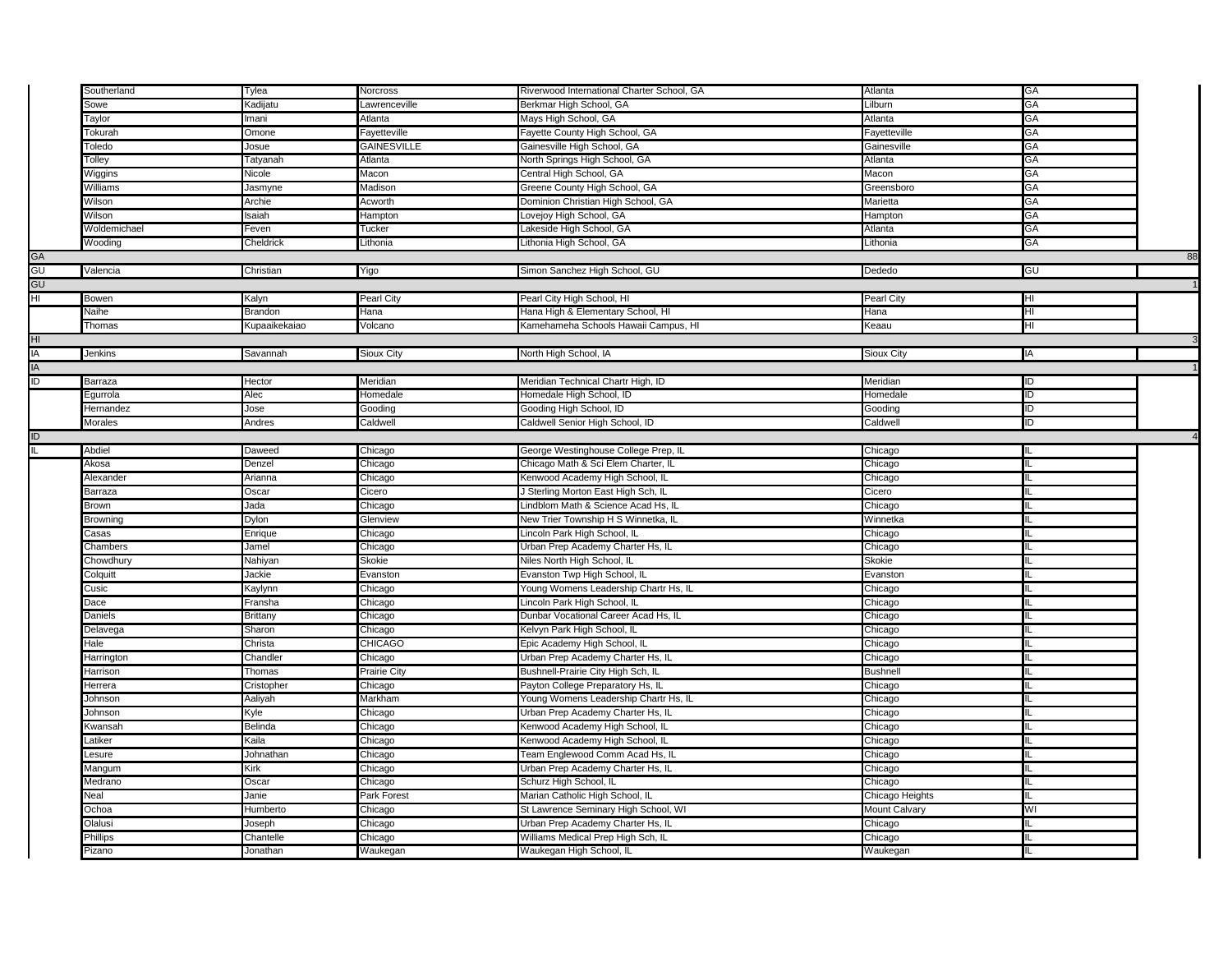|                  | Plata         | Laura       | Palatine                | Palatine High School, IL                           | Palatine        |                |          |
|------------------|---------------|-------------|-------------------------|----------------------------------------------------|-----------------|----------------|----------|
|                  | Quinonez      | Daniela     |                         |                                                    |                 |                |          |
|                  |               |             | Chicago                 | Prosser Career Academy Hs, IL                      | Chicago         | IL.            |          |
|                  | Recalde       | Gladys      | Chicago                 | Taft High School, IL                               | Chicago         |                |          |
|                  | Reffat        | Noora       | Lindenhurst             | Lakes Community High School, IL                    | Lake Villa      | IL.            |          |
|                  | Robinson      | Christian   | Chicago                 | Williams Medical Prep High Sch, IL                 | Chicago         |                |          |
|                  | Rodriguez     | Paulina     | Chicago                 | Lincoln Park High School, IL                       | Chicago         | ΙL             |          |
|                  | Ruizesparza   | Stephanie   | Chicago                 | Hancock College Preparatory Hs, IL                 | Chicago         | IL.            |          |
|                  | Sahibousidq   | Amina       | Naperville              | Metea Valley High School, IL                       | Aurora          | Ш.             |          |
|                  | Salami        | David       | Calumet City            | Thornridge High School, IL                         | Dolton          |                |          |
|                  | Scott         | Brianna     | Chicago                 | Payton College Preparatory Hs, IL                  | Chicago         | Ш              |          |
|                  | Snowber       | Khadija     | Oak Lawn                | Aqsa School, IL                                    | Bridgeview      |                |          |
|                  | Sparkman      | Brandon     | Chicago                 | Urban Prep Academy Charter Hs, IL                  | Chicago         |                |          |
|                  | Thomas        | Markida     | Chicago                 | King College Prep High School, IL                  | Chicago         |                |          |
|                  | Trujillo      | Diana       | Chicago                 | Juarez Community Academy Hs, IL                    | Chicago         | IL             |          |
|                  | Truss         | Trayvon     | Chicago                 | Corliss High School, IL                            | Chicago         |                |          |
|                  | Udoetuk       | Stella      | Matteson                | Rich Central Campus High School, IL                | Olympia Fields  | IL             |          |
|                  | /elasco       | Karla       | Chicago                 | Prosser Career Academy Hs, IL                      | Chicago         | IL.            |          |
|                  | Wiggs         | Darion      | Chicago Heights         | Bloom Trail High School, IL                        | Chicago Heights |                |          |
|                  | Williams      | Kelvin      | Chicago                 | Marshall Metropolitan High School, IL              | Chicago         | IL             |          |
|                  | Wright        | Amoz        | Dixmoor                 | Thornton Township High School, IL                  | Harvey          | IL.            |          |
|                  | Yeh           | Hugh        | Chicago                 | Lane Technical High School, IL                     | Chicago         |                |          |
| IL.              |               |             |                         |                                                    |                 |                | 51       |
| $\overline{z}$   | Abedelmalik   | Mohamed     | Indianapolis            | In Aca For Sci Math & Humanities, IN               | Muncie          | $\overline{N}$ |          |
|                  | Goodall       | Trebor      | Indianapolis            | Charles A Tindley Accelerated Sch, IN              | Indianapolis    | $\overline{N}$ |          |
|                  | Khum          | Ral         | Indianapolis            | Southport High School, IN                          | Indianapolis    | $\overline{N}$ |          |
|                  | .in           | Winnie      | Indianapolis            | Pike High School, IN                               | Indianapolis    | IN             |          |
|                  | Nelson        | Connor      | Granger                 | Adams High School, IN                              | South Bend      | IN             |          |
|                  | Nelson        | Kylee       | Indianapolis            | Ben Davis University High School, IN               | Indianapolis    | $\overline{N}$ |          |
|                  | Nishat        | Anika       | Indianapolis            | Lawrence North High School, IN                     | Indianapolis    | IN             |          |
|                  | Njuguna       | Stanley     | Indianapolis            | Whiteland Community High Sch, IN                   | Whiteland       | $\overline{N}$ |          |
|                  | Salinas       | Irving      | Indianapolis/Marion     | Ben Davis High School, IN                          | Indianapolis    | $\overline{N}$ |          |
|                  |               |             |                         |                                                    |                 |                |          |
| ${\sf IN}$<br>KS | Collins       |             |                         | Notre Dame De Sion School, MO                      |                 | <b>MO</b>      |          |
|                  |               | Gequasha    | Leawood                 |                                                    | Kansas City     | KS             |          |
|                  | Demery        | LaTara      | Kansas City             | Sumner Academy Of Arts & Science, KS               | Kansas City     | ΚS             |          |
|                  | Edmundson     | Hashaivione | Topeka                  | Topeka High, KS                                    | Topeka          |                |          |
|                  | Lian          | Van         | Kansas City             | Wyandotte High, KS                                 | Kansas City     | KS             |          |
|                  | Ortega        | Mario       | Garden City             | Garden City Sr High, KS                            | Garden City     | ΚS             |          |
|                  | Sandoval      | Yazmin      | Kansas City             | J C Harmon High, KS                                | Kansas City     | ΚS             |          |
| KS               |               |             |                         |                                                    |                 |                |          |
| ΚY               | Nepal         | Pramila     | Louisville              | Kentucky Country Day School, KY                    | Louisville      | KY             |          |
|                  | Stubblefield  | Onajia      | Mayfield/ Graves County | Mayfield High School, KY                           | Mayfield        | ΚY             |          |
| KY               |               |             |                         |                                                    |                 |                |          |
| LA               | Charles       | Tyton       | Carencro                | Carencro High School, LA                           | Lafayette       | LA             |          |
|                  | Coon          | Chelsea     | Franklinton             | Franklinton High School, LA                        | Franklinton     | LA             |          |
|                  | Crump         | Tyanna      | New Orleans             | New Orleans Charter Science And Mathematics Hs, LA | New Orleans     | LA             |          |
|                  | <b>Gordon</b> | Monica      | Port Allen              | Port Allen High School, LA                         | Port Allen      | LA             |          |
|                  | Nguyen        | Austin      | New Orleans             | Benjamin Franklin High School, LA                  | New Orleans     | LA             |          |
|                  | Preston       | Megan       | New Orleans             | Xavier University Preparatory School, LA           | New Orleans     | LA             |          |
|                  | Smith         | Merlin      | New Orleans             | Holy Cross High School, LA                         | New Orleans     | LA             |          |
|                  | Thompson      | Hassan      | Kenner                  | Sci Academy, LA                                    | New Orleans     | LA             |          |
|                  | Vaughn-Allen  | De'Angelo   | Melville                | Port Barre High School, LA                         | Port Barre      | LA             |          |
| LA               |               |             |                         |                                                    |                 |                | $\alpha$ |
| MA               | Adan          | Fatah       | Boston                  | New Mission High School, MA                        | Roxbury         | MA             |          |
|                  | Chamlagai     | Chandra     | Springfield             | Springfield Central High, MA                       | Springfield     | MA             |          |
|                  | Chamlagai     | Lila        | Springfield             | Springfield Central High, MA                       | Springfield     | MA             |          |
|                  | Da Graca      | Eddie       | <b>Hyde Park</b>        | New Mission High School, MA                        | Roxbury         | МA             |          |
|                  |               |             |                         |                                                    |                 |                |          |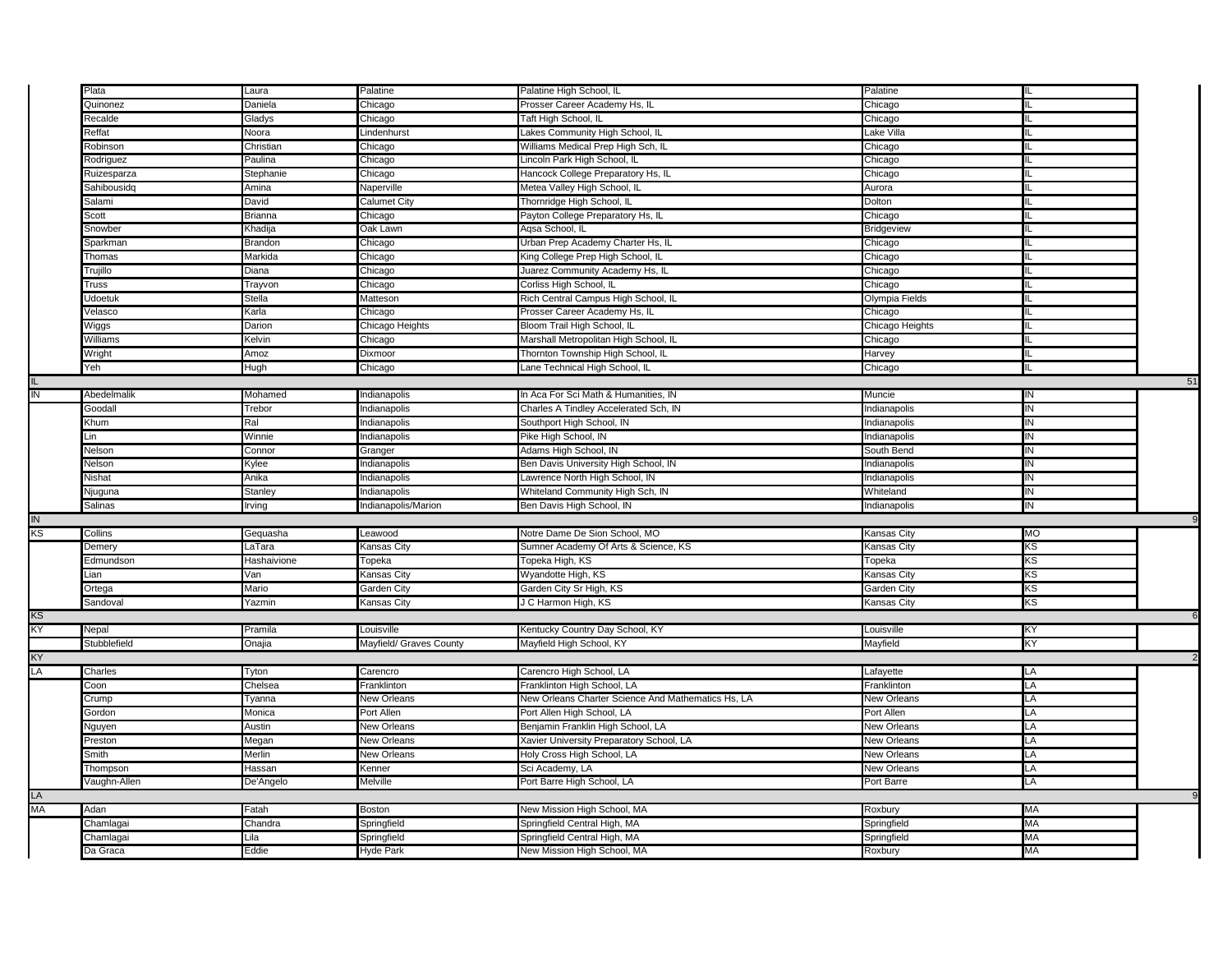|           | Docanto          | Anthony        | <b>Boston</b>                       | Boston College High School, MA                            | Dorchester                      | MA        |    |
|-----------|------------------|----------------|-------------------------------------|-----------------------------------------------------------|---------------------------------|-----------|----|
|           | Greenlaw         | Matthew        | Everett                             | Pioneer Charter School Of Science, MA                     | Everett                         | MA        |    |
|           | Gross Almonte    | Ann            | Lynn                                | Kipp Academy Lynn Collegiate, MA                          | Lynn                            | МA        |    |
|           | Jironvil         | Jonathan       | <b>Brockton</b>                     | Brockton High, MA                                         | <b>Brockton</b>                 | <b>MA</b> |    |
|           |                  | Tony           | Malden                              | Mystic Valley Regional Charter School, MA                 | Malden                          | МA        |    |
|           | Lopera           | David          | Boston                              | O'bryant Sch Math/Science, MA                             | Roxbury                         | MA        |    |
|           | Perez            | Jarlin         | Mattapan                            | O'bryant Sch Math/Science, MA                             | Roxbury                         | MA        |    |
|           | Sharif           | Ayub           | <b>Boston</b>                       | Boston Latin Academy, MA                                  | Dorchester                      | MA        |    |
|           | Victor           | Fax            | <b>Boston</b>                       | O'bryant Sch Math/Science, MA                             | Roxbury                         | МA        |    |
| <b>MA</b> |                  |                |                                     |                                                           |                                 |           | 13 |
| MD        | Azamati          | Belinda        | Gaithersburg                        | Poolesville High, MD                                      | Poolesville                     | MD        |    |
|           | Berhane          | Hanna          | Rockville                           | Wheaton High, MD                                          |                                 | MD        |    |
|           |                  |                |                                     |                                                           | Silver Spring                   | MD        |    |
|           | Bovell           | Rhasaan        | Silver Spring                       | Northwood High School, MD                                 | Silver Spring                   |           |    |
|           | Daniels          | Dante          | Baltimore                           | Mergenthaler Vocational-Technical High, MD                | Baltimore                       | MD        |    |
|           | Diggs            | Chloe          | Pasadena                            | North County High, MD                                     | Glen Burnie                     | MD        |    |
|           | Evans            | Jacob          | Middletown                          | Middletown High, MD                                       | Middletown                      | MD        |    |
|           | Harley           | Jason          | Fort Washington                     | Grace Brethren Christian School, MD                       | Clinton                         | <b>MD</b> |    |
|           | Jang             | Heesoo         | Salisbury                           | The Salisbury School, MD                                  | Salisbury                       | MD        |    |
|           | Jiang            | Susanqi        | Rockville                           | Richard Montgomery High, MD                               | Rockville                       | MD        |    |
|           | Ng               | David          | Clarksburg                          | Damascus High, MD                                         | Damascus                        | <b>MD</b> |    |
|           | Parker           | Terricka       | Baltimore                           | Baltimore City College, MD                                | Baltimore                       | MD        |    |
|           | Sheriff          | Blessed        | Gaithersburg                        | Richard Montgomery High, MD                               | Rockville                       | MD        |    |
|           | Spruill          | Racheal        | Morningside                         | Dr. Henry A. Wise, Jr. High School, MD                    | <b>Upper Marlboro</b>           | MD        |    |
|           | Stewart          | Siobhan        | Frederick                           | Frederick High, MD                                        | Frederick                       | MD        |    |
|           | Umanzor          | Christopher    | Severn                              | Old Mill High, MD                                         | Millersville                    | MD        |    |
| <b>MD</b> |                  |                |                                     |                                                           |                                 |           | 15 |
| МH        | Glad             | Patsy          | Majuro                              | Majuro Cooperative School, MH                             | Majuro Atoll                    | MН        |    |
|           | Matthew          | Toru           | Majuro                              | Majuro Baptist Christian Academy, MH                      | Majuro                          | МH        |    |
| MH        |                  |                |                                     |                                                           |                                 |           |    |
|           |                  |                |                                     |                                                           |                                 |           |    |
|           |                  |                |                                     |                                                           |                                 |           |    |
| MI        | Akhtar           | Fatema         | Hamtramck                           | Detroit International Academy For Young Women, MI         | Detroit                         | MI        |    |
|           | <b>Bailey</b>    | Jordyn         | Detroit                             | Oak Park High School, MI                                  | Oak Park                        | MI        |    |
|           | Bell             | Stephanie      | Pontiac                             | Pontiac Academy For Excellence - High School, MI          | Pontiac                         | MI        |    |
|           | Bhangu           | Navreet        | Wayne                               | Wayne Memorial High School, MI                            | Wayne                           | MI        |    |
|           | Bingham          | Charlie        | Flint                               | Southwestern Academy, MI                                  | Flint                           | MI        |    |
|           | Dimick           | Paris          | Detroit                             | King High School, MI                                      | Detroit                         | MI        |    |
|           | French           | Errol          | Eastpointe                          | South Lake High School, MI                                | Saint Clair Shores              | MI        |    |
|           | Graves           | Jon-David      | Detroit                             | Detroit School Of Arts, MI                                | Detroit                         | MI        |    |
|           | Henderson        | Carlos         | <b>Benton Harbor</b>                | Benton Harbor High School, MI                             | <b>Benton Harbor</b>            | MI        |    |
|           | Islam            | Sakila         | Hamtramck                           | Detroit International Academy For Young Women, MI         | Detroit                         | MI        |    |
|           | <b>Jamas</b>     | Moncerrat      | Detroit                             | River Rouge Middle College High School Academy, MI        | <b>River Rouge</b>              | MI        |    |
|           | Martin           | Tommy          | Oak Park                            | Ferndale High School, MI                                  | Ferndale                        | MI        |    |
|           | Miller           | Demari         | Detroit                             | University Preparatory Academy (Psad)-High School, MI     | Detroit                         | MI        |    |
|           | Montgomery       | Symphonee      | <b>Grand Rapids</b>                 | East Grand Rapids High School, MI                         | <b>Grand Rapids</b>             | MI        |    |
|           | Rice             | Jocelyn        | Detroit                             | Cass Technical High School, MI                            | Detroit                         | MI        |    |
|           | Waldon           | <b>Brooke</b>  | Romulus                             | Romulus Senior High School, MI                            | Romulus                         | MI        |    |
|           | Watson           | Harrison       | Flint                               | Southwestern Academy, MI                                  | Flint                           | MI        |    |
|           | Whitfield        | Da'Jion        | Redford                             | Clarenceville High School, MI                             | Livonia                         | MI        |    |
|           | Wright-Jones     | Fred           | Detroit                             | East English Village Preparatory Academy, MI              | Detroit                         | MI        |    |
| MI        |                  |                |                                     |                                                           |                                 |           | 19 |
| МN        | Abubakar         | Walid          | Minneapolis                         | Ubah Medical Academy Charter School, MN                   | Hopkins                         | ΜN        |    |
|           |                  |                |                                     |                                                           |                                 |           |    |
|           | Aden             | Hassan         | Maplewood                           | Harding Senior High, MN                                   | Saint Paul                      | MN        |    |
|           | Asaolu           | Anuoluwapo     | St. Paul                            | Harding Senior High, MN                                   | Saint Paul                      | MN        |    |
|           | Crispin          | Estefany       | White Bear Lake                     | White Bear South Campus Senior, MN                        | <b>White Bear Lake</b>          | MN        |    |
|           | Demmessie        | Solomon        | Saint Paul                          | Roseville Area Senior High, MN                            | Roseville                       | MN        |    |
|           | Hassan<br>Hassen | Umar<br>Eliyas | Minneapolis<br><b>Brooklyn Park</b> | South Senior High, MN<br>Spring Lake Park Senior High, MN | Minneapolis<br>Spring Lake Park | MN<br>MN  |    |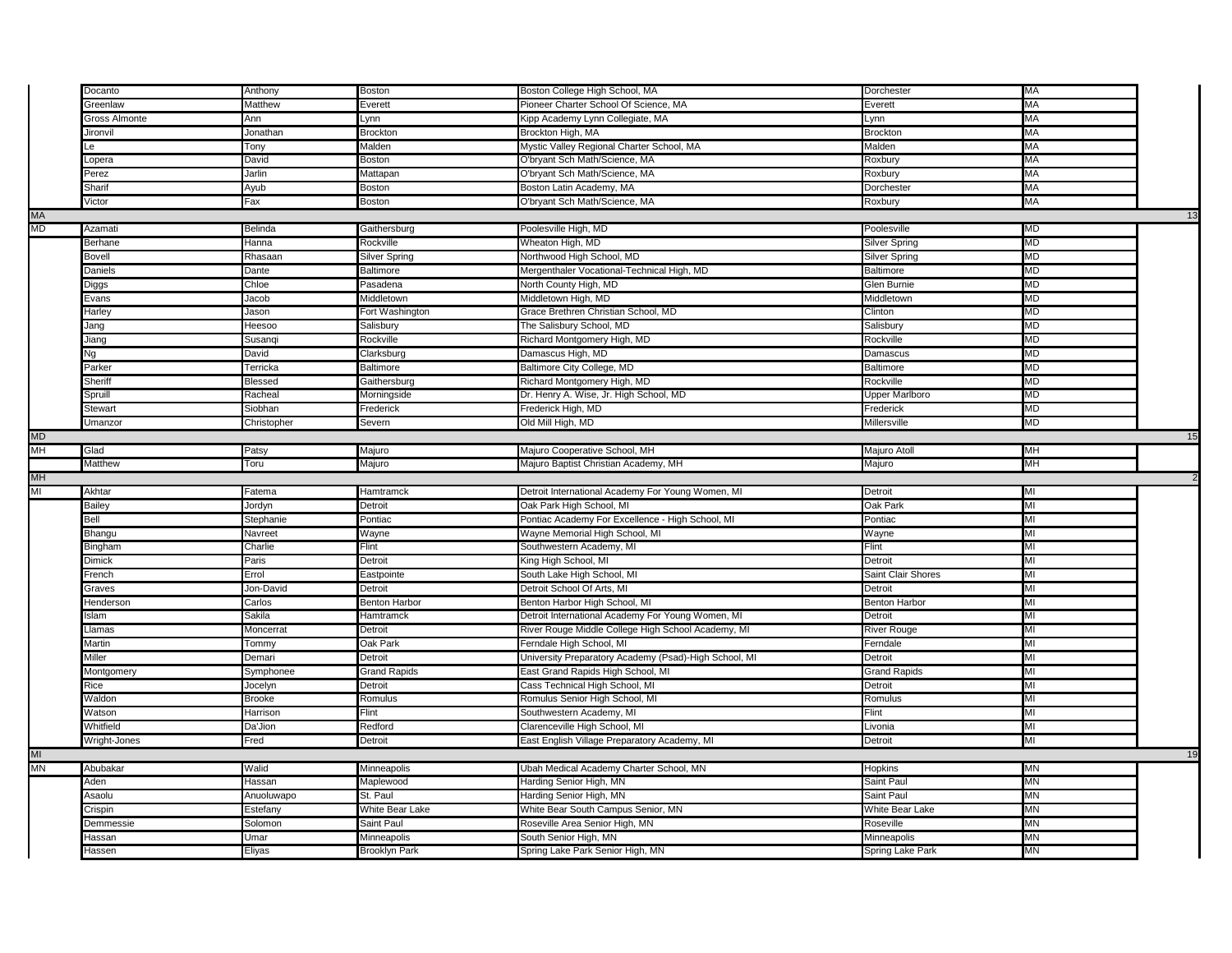|           | leramo                 | Yodahe         | Eagan                  | Eagan Senior High, MN                                | Eagan                | MN                     |    |
|-----------|------------------------|----------------|------------------------|------------------------------------------------------|----------------------|------------------------|----|
|           | $\alpha$               | Yee            | <b>Brooklyn Center</b> | Robbinsdale Armstrong Senior High, MN                | Plymouth             | MN                     |    |
|           | Reiten                 | Joshua         | Blaine                 | Blaine Senior High, MN                               | <b>Blaine</b>        | MN                     |    |
|           | ang                    | Kao Soua       | Saint Paul             | Johnson Senior High, MN                              | Saint Paul           | <b>MN</b>              |    |
| <b>MN</b> |                        |                |                        |                                                      |                      |                        | 11 |
| МO        | Ahn                    | Yo Han         | Saint Louis            | Maplewood-Richmond Hgts. High, MO                    | Maplewood            | <b>MO</b>              |    |
|           | Ameryun                | John           | <b>Kansas City</b>     | North Kansas City High, MO                           | Kansas City          | MO                     |    |
|           | Blunt                  | Zoryana        | Saint Louis            | Carnahan Sch. Of The Future, MO                      | Saint Louis          | <b>MO</b>              |    |
|           | 3rown                  | Devonte        | Saint Louis            | Lafayette Sr. High, MO                               | Wildwood             | <b>MO</b>              |    |
|           | clbert                 | Alexis         | Saint Louis            | Carnahan Sch. Of The Future, MO                      | Saint Louis          | MO                     |    |
|           | Jackson                | Shayn          | Florissant             | Saint Louis University High School, MO               | Saint Louis          | MO                     |    |
|           | Raquepaw               | Lilah          | Saint Louis            | Mehlville High School, MO                            | Saint Louis          | <b>MO</b>              |    |
|           | Wahidi                 | Ayesha         | Florissant             | Mccluer North High, MO                               | Florissant           | MO                     |    |
| MO        |                        |                |                        |                                                      |                      |                        | 8  |
| ΜS        | Grant                  | <b>SheChem</b> | Conehatta              | Choctaw Central High School, MS                      | Choctaw              | <b>MS</b>              |    |
|           | lvory                  | Javarcia       | Clinton                | Clinton High School, MS                              | Clinton              | ΜS                     |    |
|           | Olive                  | Alyssa         | Kosciusko              | Kosciusko Senior High School, MS                     | Kosciusko            | $\overline{\text{MS}}$ |    |
|           | <b>Shannon</b>         | Dearies        | Pickens                | Yazoo County High School, MS                         | Yazoo City           | <b>MS</b>              |    |
|           | Williams               | Adrienna       | Yazoo City             | Yazoo City High School, MS                           | Yazoo City           | ΜS                     |    |
| MS        |                        |                |                        |                                                      |                      |                        |    |
| МT        | Carrywater             | Cory           | Hays                   | Hays-Lodge Pole High Sch, MT                         | Hays                 | МT                     |    |
|           | Gibbs                  | Lona           | Browning               | Browning High School, MT                             | Browning             | МT                     |    |
|           | Johnson                | Lester         | Great Falls            | Great Falls High School, MT                          | <b>Great Falls</b>   | MT                     |    |
|           | Little Eagle           | Silver         | Lame Deer              | St Labre Indian Catholic School, MT                  | Ashland              | МT                     |    |
|           | Murie                  | siah           | <b>Box Elder</b>       | Rocky Boy High School, MT                            | <b>Box Elder</b>     | МT                     |    |
|           |                        | Lindsey        | Saint Ignatius         | Charlo High School, MT                               | Charlo               | MT                     |    |
|           | 'ryon<br>Webster-Yaqui | Amerra         | Ronan                  | Chemawa Indian School, OR                            | Salem                | OR                     |    |
|           | Werk                   | Samantha       | Hays                   | Harlem High School, MT                               | Harlem               | МT                     |    |
|           |                        |                |                        |                                                      |                      |                        |    |
|           |                        |                |                        |                                                      |                      |                        |    |
| МT        |                        |                |                        |                                                      |                      |                        | 8  |
| NC        | Aguilar                | Jhoan          | Asheville              | A C Reynolds High, NC                                | Asheville            | NС                     |    |
|           | Badillo                | Manuel         | Asheboro               | Asheboro High, NC                                    | Asheboro             | NС                     |    |
|           | Bailey-Burke           | Christian      | <b>High Point</b>      | North Carolina School Of Science And Mathematics, NC | Durham               | NC                     |    |
|           | Barfield               | Sara           | Fairmont               | Fairmont High, NC                                    | Fairmont             | NС                     |    |
|           | Boney                  | Marcus         | Greenville             | North Pitt High, NC                                  | <b>Bethel</b>        | <b>NC</b>              |    |
|           | 3rown                  | Eric           | Winston Salem          | Parkland High, NC                                    | Winston Salem        | NС                     |    |
|           | Cattle                 | Javier         | Winston Salem          | Parkland High, NC                                    | <b>Winston Salem</b> | <b>NC</b>              |    |
|           | Cheung                 | William        | Taylorsville           | Alexander Central High, NC                           | Taylorsville         | NC                     |    |
|           | Cho                    | Elliot         | Wilmington             | Isaac M Bear High, NC                                | Wilmington           | <b>NC</b>              |    |
|           | Edwards                | Destiny        | Clinton                | Clinton High, NC                                     | Clinton              | NС                     |    |
|           | -lunt                  | Shannon        | Rowland                | Purnell Swett High, NC                               | Pembroke             | <b>NC</b>              |    |
|           | eenum                  | Elizabeth      | Shannon                | Psrc Early College At Rcc, NC                        | Lumberton            | NС                     |    |
|           | .angley                | Jazmine        | <b>Wake Forest</b>     | Wake Forest-Rolesville High, NC                      | <b>Wake Forest</b>   | <b>NC</b>              |    |
|           | in                     | Ming           | Durham                 | Northern High, NC                                    | Durham               | <b>NC</b>              |    |
|           | indsay                 | Reagan         | Murphy                 | Murphy High School, NC                               | Murphy               | <b>NC</b>              |    |
|           | Marquez                | Diana          | Asheville              | Asheville High, NC                                   | Asheville            | <b>NC</b>              |    |
|           | McCone                 | Kaelan         | Greensboro             | Early College At Guilford, NC                        | Greensboro           | <b>NC</b>              |    |
|           | Morales-Santos         | Jose luis      | Graham                 | Graham High, NC                                      | Graham               | NС                     |    |
|           | Muruts                 | Paulos         | Charlotte              | Myers Park High, NC                                  | Charlotte            | <b>NC</b>              |    |
|           | Jance                  | Jeremiah       | Concord                | Concord High, NC                                     | Concord              | <b>NC</b>              |    |
|           | Patel                  | Sahil          | Hickory                | Robert L Patton High, NC                             | Morganton            | NС                     |    |
|           | Polanco                | Carmen-Elena   | Greensboro             | Triad Math and Science Academy, NC                   | Greensboro           | <b>NC</b>              |    |
|           | 3moke                  | Jolil          | Durham                 | Hillside High, NC                                    | Durham               | ΝC                     |    |
|           | Thorpe                 | Kiara          | Durham                 | Hillside High, NC                                    | Durham               | ΝC                     |    |
|           | Tor                    | Peter          | Greensboro             | Smith Academy, NC                                    | Greensboro           | <b>NC</b>              |    |
| <b>NC</b> |                        |                |                        |                                                      |                      |                        | 25 |
| ND        | Davis                  | Stacy          | Belcourt               | Turtle Mountain High School, ND                      | Belcourt             | ND                     |    |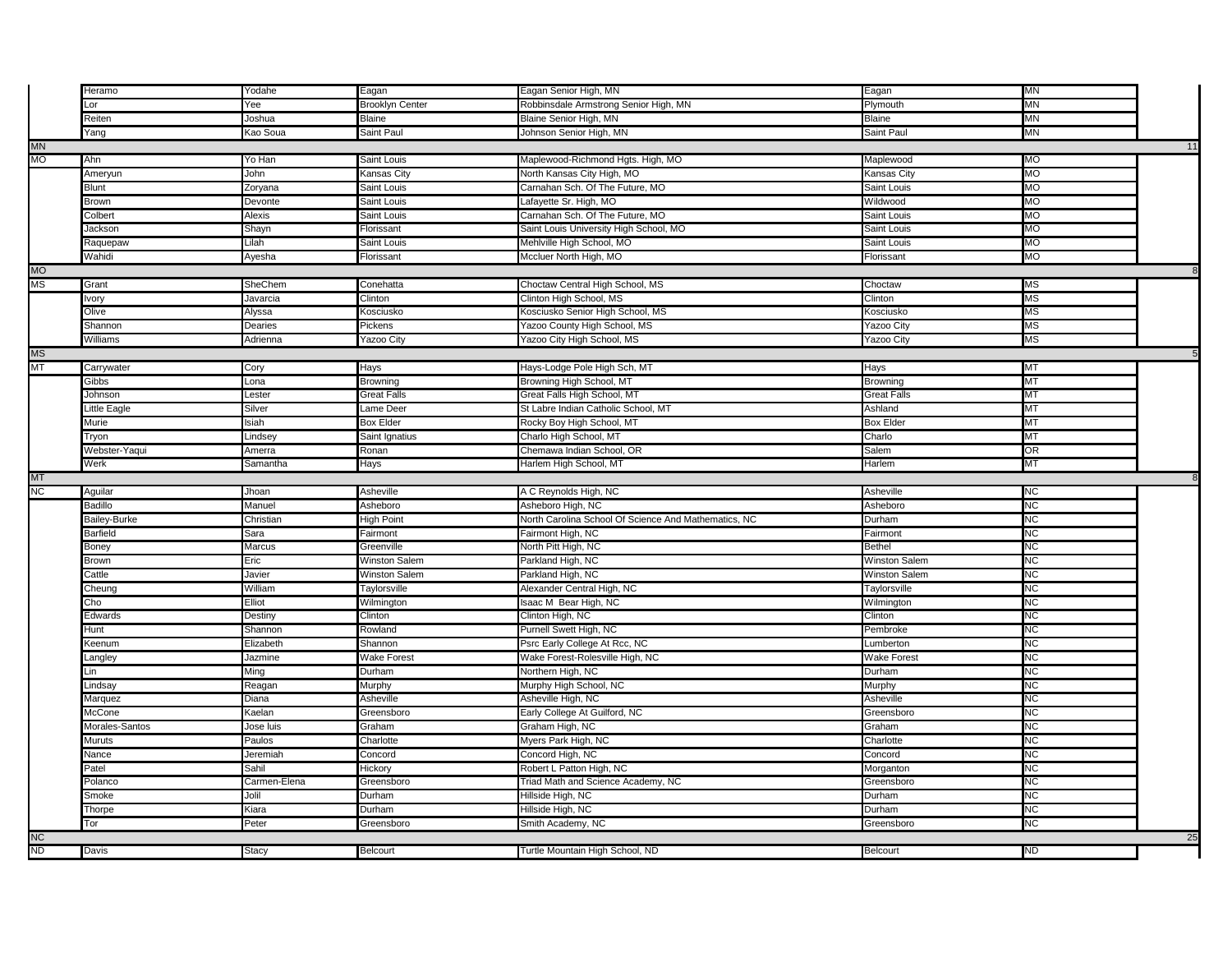|           |                   |                 |                             |                                        |                 | <b>ND</b> |    |  |
|-----------|-------------------|-----------------|-----------------------------|----------------------------------------|-----------------|-----------|----|--|
|           | DeCoteau          | Tristan         | Belcourt                    | Turtle Mountain High School, ND        | <b>Belcourt</b> |           |    |  |
| <b>ND</b> |                   |                 |                             |                                        |                 |           |    |  |
| NE        | Castro-Brizendine | Cristian        | Omaha                       | Omaha South Magnet High School, NE     | Omaha           | <b>NE</b> |    |  |
|           | Gonzalez-Aguayo   | Juan            | Omaha                       | Omaha South Magnet High School, NE     | Omaha           | NE        |    |  |
|           | Murrell           | Da'Dreion       | Omaha                       | Omaha Northwest High School, NE        | Omaha           | <b>NE</b> |    |  |
|           | Perez             | Jesus           | Omaha                       | Omaha South Magnet High School, NE     | Omaha           | NE        |    |  |
|           | ₹ai               | Ash             | Omaha                       | Central High School, NE                | Omaha           | NE        |    |  |
|           | Say               | Khu             | Lincoln                     | Lincoln High School, NE                | Lincoln         | NE        |    |  |
|           | Sharma            | Vinith          | Omaha                       | Omaha North Magnet High School, NE     | Omaha           | NE        |    |  |
| <b>NE</b> |                   |                 |                             |                                        |                 |           |    |  |
| <b>NH</b> | Kharel            | Ashish          | Concord                     | Concord High School, NH                | Concord         | NH        |    |  |
|           |                   |                 |                             |                                        |                 |           |    |  |
| <b>NH</b> |                   |                 |                             |                                        |                 |           |    |  |
| NJ        | Alvarez           | Emmanuel        | Flemington                  | Brandon High School, FL                | <b>Brandon</b>  | FL        |    |  |
|           | Baul              | Rajat           | Northfield                  | Mainland Reg H S, NJ                   | Linwood         | <b>NJ</b> |    |  |
|           | Elbenni           | Ahmed           | North Brunswick             | Darul Argam School, NJ                 | South River     | 7         |    |  |
|           | Gomez             | Andrea          | Union                       | Union Senior High, NJ                  | Union           | NJ        |    |  |
|           | Holman            | Lawrence        | Trenton                     | Valley Forge Military Academy, PA      | Wayne           | PA        |    |  |
|           | Martino           | Tyler           | Harrison                    | St Peters Preparatory School, NJ       | Jersey City     | NJ        |    |  |
|           | Mattox            | Teddi           | Montclair                   | Montclair High, NJ                     | Montclair       | ΝJ        |    |  |
|           | Melvin            | David           | Avenel                      | Mdsx Co Voc Acd Sci Eng, NJ            | Edison          | <b>NJ</b> |    |  |
|           | Mendoza           | Maria           | <b>West New York</b>        | Bergen Acads Hackensack, NJ            | Hackensack      | NJ        |    |  |
|           | Perry             | Scott           | Cranbury                    | New Hope Academy, PA                   | Yardley         | PA        |    |  |
|           | Udotong           | Emmanuel        | Cinnaminson                 |                                        | Cinnaminson     | <b>NJ</b> |    |  |
|           |                   |                 |                             | Cinnaminson High School, NJ            |                 |           |    |  |
|           | Villacis          | David           | Union City                  | Union City High School, NJ             | Union City      | ΝJ        |    |  |
| <b>NJ</b> |                   |                 |                             |                                        |                 |           | 12 |  |
| <b>NM</b> | Aguilar           | Jordin          | Santo Domingo Pueblo        | Santa Fe Indian School, NM             | Santa Fe        | <b>NM</b> |    |  |
|           | Arkie             | Ryan            | Paguate                     | Laguna-Acoma High, NM                  | New Laguna      | NM        |    |  |
|           | Astorga           | Daisy           | <b>Albuquerque</b>          | Atrisco Heritage Academy Hs, NM        | Albuquerque     | ΝM        |    |  |
|           | Atencio           | Nicole          | Gallup                      | Miyamura High School, NM               | Gallup          | <b>NM</b> |    |  |
|           | Billie            | Orville         | Farmington                  | Farmington High, NM                    | Farmington      | <b>NM</b> |    |  |
|           | <b>Bitsie</b>     | <b>Bryce</b>    | Albuquerque                 | St Pius X High School, NM              | Albuquerque     | <b>NM</b> |    |  |
|           | Brown             | Charelle        | Santo Domingo Pueblo        | Santa Fe Indian School, NM             | Santa Fe        | <b>NM</b> |    |  |
|           | <b>Ellsworth</b>  | Jared           | Vanderwagen                 | Miyamura High School, NM               | Gallup          | <b>NM</b> |    |  |
|           | Espinoza          | Veronica        | <b>Sunland Park</b>         | Santa Teresa High, NM                  | Santa Teresa    | <b>NM</b> |    |  |
|           | Johnny            | Nolan           | Navajo                      | Rehoboth Christian School, NM          | Rehoboth        | <b>NM</b> |    |  |
|           |                   | Rhiannon        | Isleta                      |                                        |                 | <b>NM</b> |    |  |
|           | lojola            |                 |                             | Native American Comm Academy, NM       | Albuquerque     |           |    |  |
|           | Lovato            | Xavier          | Pena Blanca/Sandoval County | Santa Fe Indian School, NM             | Santa Fe        | <b>NN</b> |    |  |
|           | Martinez          | Desirae         | Albuquerque                 | Atrisco Heritage Academy Hs, NM        | Albuquerque     | <b>NM</b> |    |  |
|           | Montoya           | Jose            | Los Lunas                   | School Of Dreams Academy, NM           | Los Lunas       | <b>NM</b> |    |  |
|           | Vicolay           | Adrianna        | Shiprock                    | Shiprock High, NM                      | Shiprock        | <b>NM</b> |    |  |
|           | Olascoaga         | Alicea          | Albuquerque                 | Santa Fe Indian School, NM             | Santa Fe        | <b>NM</b> |    |  |
|           | Salazar           | Jonathan        | Albuquerque                 | Atrisco Heritage Academy Hs, NM        | Albuquerque     | ИN        |    |  |
|           | Sandoval          | Martina         | Albuquerque                 | Hope Christian Schools Inc, NM         | Albuquerque     | <b>NM</b> |    |  |
|           | Sena              | Jaclyn          | Fort Sumner                 | Fort Sumner High, NM                   | Fort Sumner     | <b>NM</b> |    |  |
|           | Vallo             | Samuel          | Pueblo Of Acoma             | Grants High, NM                        | Grants          | <b>NM</b> |    |  |
|           | Wilcox            | John Porter     | Farmington                  | Farmington High, NM                    | Farmington      | ИN        |    |  |
|           | Yazzie            | Desiree         | Navajo                      | St Michael Indian School, AZ           | Saint Michaels  | ΑZ        |    |  |
|           |                   |                 |                             |                                        |                 |           |    |  |
| <b>NM</b> |                   |                 |                             |                                        |                 |           | 22 |  |
| <b>NV</b> | Arcaina           | Vanni Jefferson | Las Vegas                   | Desert Pines High School, NV           | Las Vegas       | NV        |    |  |
|           | Paniagua Soto     | Joel            | Sun Valley                  | Procter R Hug High School, NV          | Reno            | NV        |    |  |
|           | Vazquez           | Ana             | Las Vegas                   | Rancho High School, NV                 | Las Vegas       | ΝV        |    |  |
|           | Williams          | Deshawn         | Las Vegas                   | Southeast Career Technical Academy, NV | Las Vegas       | <b>NV</b> |    |  |
| <b>NV</b> |                   |                 |                             |                                        |                 |           |    |  |
| NY        | Adorno            | Jonathan        | Amsterdam                   | Amsterdam High School, NY              | Amsterdam       | NY        |    |  |
|           | Afrooz            | Monisha         | Elmhurst                    | Townsend Harris High School, NY        | Flushing        | <b>NY</b> |    |  |
|           | Agyapong          | Johnson         | <b>Bronx</b>                | Validus Preparatory Academy, NY        | <b>Bronx</b>    | <b>NY</b> |    |  |
|           |                   |                 |                             |                                        |                 |           |    |  |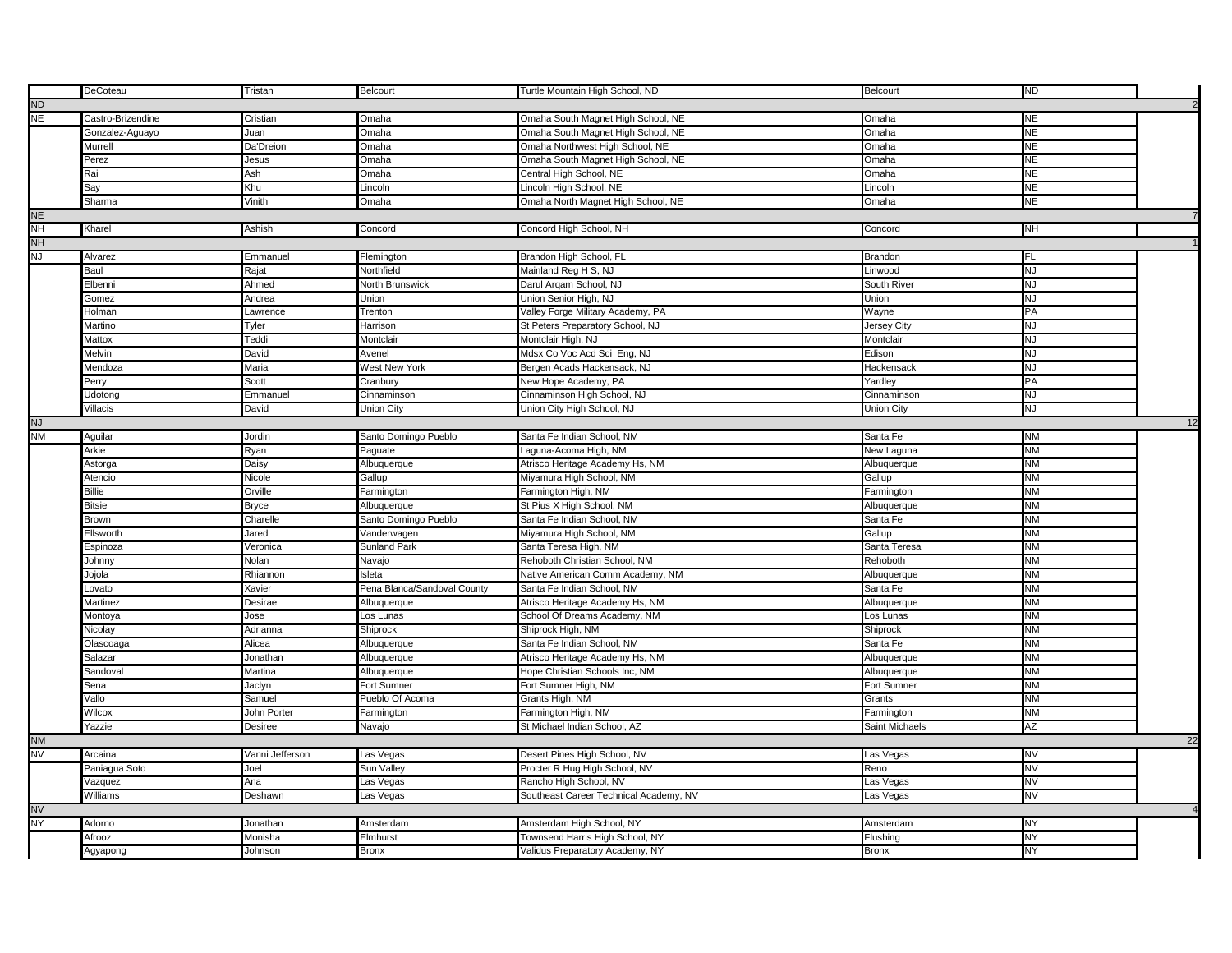| Alvarado Gutierrez | Alan               | Victor                         | Victor Senior High School, NY                        | Victor                   | NY        |
|--------------------|--------------------|--------------------------------|------------------------------------------------------|--------------------------|-----------|
| Anning             | Emmanuel           | <b>Bronx</b>                   | Bronx Leadership Academy li High School, NY          | Bronx                    | NΥ        |
| Arellano           | Tania              | Hamlin                         | Kendall Junior-Senior High School, NY                | Kendall                  | NY        |
| Awwal              | Adiza              | Central Islip                  | Central Islip Senior High School, NY                 | Central Islip            | NY        |
|                    |                    |                                |                                                      |                          | NY        |
| Baijnath           | Jada               | <b>Valley Stream</b>           | Poly Prep Country Day Sch, NY                        | Brooklyn                 |           |
| <b>Barnett</b>     | Arkey              | <b>New York</b>                | High School For International-Business & Finance, NY | <b>New York</b>          | NY        |
| Beharry            | Vidur              | <b>Bronx</b>                   | Dewitt Clinton High School, NY                       | Bronx                    | NY        |
| Bienvenu           | Arianne            | Brooklyn                       | Millennium Brooklyn High School, NY                  | Brooklyn                 | NΥ        |
| Bonilla            | Pedro              | Elmhurst                       | Queens Vocational And Technical High School, NY      | Long Island City         | NY        |
| Boye-Doe           | Stella             | <b>Bronx</b>                   | Marble Hill High School Of International Studies, NY | Bronx                    | <b>NY</b> |
| <b>Brioso</b>      | Daniel             | West Hempstead                 | West Hempstead High School, NY                       | West Hempstead           | ΝY        |
| Cash               | Kai                | <b>Bronx</b>                   | Mount St Michael Academy, NY                         | <b>Bronx</b>             | NΥ        |
| Correa             | Ayleen             | Brooklyn                       | High School Of Telecommunications, NY                | Brooklyn                 | <b>NY</b> |
| Evans              | Lois               | Freeport                       | Freeport High School, NY                             | Freeport                 | ΝY        |
| Germain            | Anne-Elisabeth     | Hollis                         | Hillside Arts And Letters Academy, NY                | Jamaica                  | NΥ        |
| Hamilton           | Malikia            | Freeport                       | Freeport High School, NY                             | Freeport                 | NY        |
|                    | Caroline           | Astoria                        | Bard High School Early College Ii, NY                |                          | NY        |
| Haoud              |                    |                                |                                                      | ong Island City          | NΥ        |
| Hoque              | Faria              | New York                       | Long Island City High School, NY                     | Long Island City         |           |
| Koudjoji           | Dede               | <b>Bronx</b>                   | Bronx Leadership Academy High School, NY             | <b>Bronx</b>             | NY        |
| Martinez           | Nicolle            | Woodside                       | New York Harbor School, NY                           | <b>Brooklyn</b>          | NΥ        |
| Ock                | Ludia              | Greenvale                      | Roslyn High School, NY                               | Roslyn Heights           | NΥ        |
| O'Connor           | Ameisha            | Hempstead                      | Hempstead High School, NY                            | Hempstead                | <b>NY</b> |
| Oo                 | Thain              | <b>Buffalo</b>                 | Lafayette High School, NY                            | <b>Buffalo</b>           | NY        |
| Pham               | Julie              | Rochester                      | School Of The Arts, NY                               | Rochester                | NΥ        |
| Rodriguez          | Hillary            | <b>Brooklyn</b>                | Edward R Murrow High School, NY                      | Brooklyn                 | NY        |
| Tavarez            | Joel               | <b>Bronx</b>                   | Bronx Lab School, NY                                 | <b>Bronx</b>             | NY        |
| Ubeda              | Alexa              | Brooklyn                       | High School Of Enterprise, Business & Technology, NY | <b>Brooklyn</b>          | NΥ        |
| Uddin              | Jowel              | New York                       | Baruch College Campus High School, NY                | New York                 | ΝY        |
| Vidal              | Sandra             | New York                       | Young Women's Leadership School, NY                  | New York                 | NY        |
|                    |                    |                                |                                                      |                          |           |
| Yengo-Passy        | Kabou              | New York                       | Bronx High School Of Science, NY                     | Bronx                    | NΥ        |
| Zhao               | Yinge              | Rego Park                      | Dalton School, NY                                    | New York                 | ΝY        |
| Zheng              | Angela             | Woodside                       | Brooklyn Technical High School, NY                   | Brooklyn                 | NY        |
|                    |                    |                                |                                                      |                          |           |
| Arreaga            | Tony               | Cincinnati                     | Roger Bacon High School, OH                          | Cincinnat                |           |
| Arthur             |                    |                                |                                                      |                          | OH        |
|                    | Lily-Michelle      | Cincinnati                     | Norwood High School, OH                              | Norwood                  | OН        |
| Johnson            | Olivia             | Delaware                       | Rutherford B Hayes High School, OH                   | Delaware                 | OH        |
| Marfowaa           | Gifty              | Columbus                       | Gahanna Christian Academy, OH                        | Gahanna                  | ÓH        |
| Miller             |                    |                                |                                                      |                          |           |
|                    | Khayln             | Dayton / Montgomery / Dayton   | Thurgood Marshall High School, OH                    | Dayton                   | OH        |
| Mitchell           | Ja'Laquan          | Dayton                         | Dunbar High School, OH                               | Dayton                   | OH        |
|                    |                    |                                |                                                      |                          |           |
| <b>Briggs</b>      | Christopher        | Oklahoma City                  | Northwest Classen Hs, OK                             | Oklahoma City            | ЮK        |
| Brigham            | Ashley             | Madill                         | Tishomingo Hs, OK                                    | Tishomingo               | OK        |
| Chaffin            | Lindsey            | Tahlequah                      | Tahlequah Hs, OK                                     | Tahlequah                | OK        |
| Clark              | Kirstan            | Holdenville                    | Holdenville Hs, OK                                   | Holdenville              | ОК        |
| Colburn            | Blake              | Checotah                       | Checotah Hs. OK                                      | Checotah                 | OK        |
| Davidson           | Franklin           | <b>Stilwell</b>                | Stilwell Hs, OK                                      | <b>Stilwell</b>          | QK        |
| Dockrey            | DaLacy             | Shawnee                        | Dale Hs, OK                                          | Dale                     | QK        |
| Edwards            | Billy              | Muldrow                        | Central Hs, OK                                       | Sallisaw                 | OK        |
| Fox                | Ashlee             | <b>Bartlesville</b>            | Bartlesville Hs, OK                                  |                          | OK        |
|                    |                    |                                |                                                      | <b>Bartlesville</b>      |           |
| Guy                | Mary               | Norman                         | Norman North Hs, OK                                  | Norman                   | QK        |
| Harris             | Kevin              | Tahleguah                      | The Oklahoma School of Science & Mathematics, OK     |                          |           |
| Huddleston         | Hannah             | Mcalester                      | Kiowa Hs, OK                                         | Kiowa                    | ОK        |
| Jones              | Aimee              | Oklahoma City                  | Choctaw Hs, OK                                       | Choctaw                  | QK        |
| Kendrick<br>Luper  | Gavin<br>Christian | Fairfax/Osage<br>Oklahoma City | Woodland Hs, OK<br>Douglass Hs, OK                   | Fairfax<br>Oklahoma City | OK<br>OK  |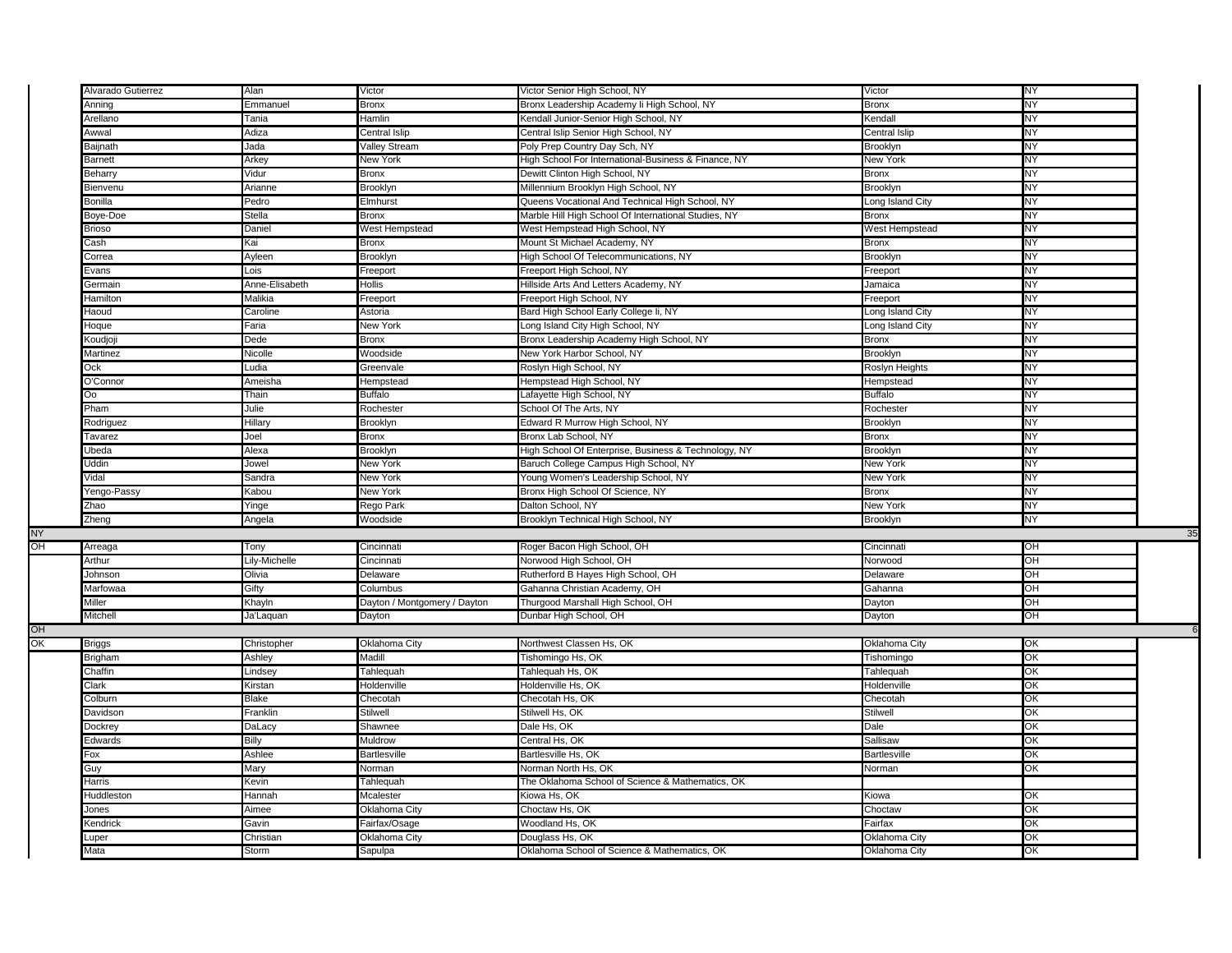|    | Pell                | Corey            | Chouteau            | Locust Grove Hs, OK                                   | Locust Grove  | ЮK        |    |
|----|---------------------|------------------|---------------------|-------------------------------------------------------|---------------|-----------|----|
|    | Phillips            | Luke             | Tahlequah           | Keys Hs, OK                                           | Park Hill     | OK        |    |
|    | <b>Phillips</b>     | Reece            | Claremore           | Verdigris Hs, OK                                      | Claremore     | OK        |    |
|    | Pickens             | Ashten           | Krebs               | Mcalester Hs, OK                                      | Mcalester     | OK        |    |
|    | Red Eagle           | Sadie            | Tahlequah           | Sequoyah High School, OK                              | Tahlequah     | ЮK        |    |
|    | Roughface           | Alex             | Pawnee              | Pawnee Hs, OK                                         | Pawnee        | OK        |    |
|    | Scrapper            | Xavier           | Tahlequah           | Tahlequah Hs, OK                                      | Tahlequah     | OK        |    |
|    | Sixkiller           | Weslee           | Pryor               | Pryor Hs, OK                                          | Pryor         | OK        |    |
|    | Skeeter             | Aubrey           | Glenpool            | Glenpool Hs, OK                                       | Glenpool      | OK        |    |
|    | Smith               | Bailee           | Tahlequah           | Sequoyah High School, OK                              | Tahlequah     | OK        |    |
|    | Sunday              | Billy            | Tahlequah           | Sequoyah High School, OK                              | Tahlequah     | OK        |    |
|    | Tadpole             | <b>Kaitlyn</b>   | Sand Springs        | Charles Page Hs, OK                                   | Sand Springs  | ОK        |    |
|    | Thomas              | Gary             | Catoosa             | Catoosa Hs, OK                                        | Catoosa       | OK        |    |
|    | Tiger               | Sophie           | Cache               | Cache Hs, OK                                          | Cache         | ЮK        |    |
|    | Tryon               | Savanna          | Grove               | Grove Hs, OK                                          | Grove         | OK        |    |
|    | Tucker              | Joseph           | Tahlequah           | Tahlequah Hs, OK                                      | Tahlequah     | QK        |    |
|    | Ummerteskee         | Elijah           | Tahlequah           | Sequoyah High School, OK                              | Tahlequah     | ЮK        |    |
|    | VonHolt             | Tyler            | Muldrow             | Sequoyah High School, OK                              | Tahlequah     | OK        |    |
|    | Watson              | Rachel           | Oklahoma City       | Classen Hs Of Advanced Studies, OK                    | Oklahoma City | OK        |    |
|    | Weavel              | Wrighter         | Tahlequah           | Tahlequah Hs, OK                                      | Tahlequah     | ЮK        |    |
|    | Wilson              | Sean             | Norman              | Norman Hs, OK                                         | Norman        | OK        |    |
|    | Wind                | Yannah           | Okemah              | Weleetka Hs, OK                                       | Weleetka      | ЮK        |    |
| OK |                     |                  |                     |                                                       |               |           | 38 |
| OR | Allender            | Jada             | Eugene              | Sheldon High School, OR                               | Eugene        | OR        |    |
|    | Anglin              | Bella            | Eugene              | Churchill High School, OR                             | Eugene        | OR        |    |
|    | Barajas Hernandez   | roanna           | WOODBURN            | Wellness, Business And Sports School, OR              | Woodburn      | <b>OR</b> |    |
|    | Caponetto           | Jon              | <b>Burns</b>        | Burns High School, OR                                 | <b>Burns</b>  | OR        |    |
|    | Corona-Quevedo      | Jovani           | Salem               | Mckay High School, OR                                 | Salem         | OR        |    |
|    | <b>Cortes Perez</b> | Juan             | Mcminnville         | Mcminnville High School, OR                           | Mcminnville   | <b>OR</b> |    |
|    | Cruz                | Erikjone         | Corvallis           | Corvallis High School, OR                             | Corvallis     | OR        |    |
|    | Davila              | Leone            | Salem               | South Salem High School, OR                           | Salem         | <b>OR</b> |    |
|    | Do                  | Nhu              | PORTLAND            | Madison High School, OR                               | Portland      | <b>OR</b> |    |
|    | Gedi                | Ahmed            | Portland            | Franklin High School, OR                              | Portland      | <b>OR</b> |    |
|    | Gutierrez-Aragon    | Gabriel          | Portland            | De La Salle North Catholic High School, OR            | Portland      | OR        |    |
|    | Ho                  | Siva             | Gresham             | Centennial High School, OR                            | Gresham       | OR        |    |
|    | Hussen              | Hawi             | Portland            | Pursuit Of Wellness Education At Roosevelt Campus, OR | Portland      | <b>OR</b> |    |
|    | Ike-Lopez           | Jazmine          | Warm Springs        | Madras High School, OR                                | Madras        | OR        |    |
|    | Jimenez             | Vianey           | Gresham             | Reynolds High School, OR                              | Troutdale     | <b>OR</b> |    |
|    | Kelly               | saac             | Portland            | Roosevelt High School, OR                             | Portland      | <b>OR</b> |    |
|    | Lopez Ixta          | Giselle          | Woodburn            | Academy Of International Studies (At Woodburn), OR    | Woodburn      | OR        |    |
|    | Morales             | <b>Gabrielle</b> | Madras              | Madras High School, OR                                | Madras        | OR        |    |
|    | Moreno-Mendez       | Anabel           | Umatilla            | Umatilla High School, OR                              | Umatilla      | <b>OR</b> |    |
|    | Nguyen              | Alexander        | Portland            | Reynolds High School, OR                              | Troutdale     | OR        |    |
|    | Nguyen              | Minh             | Portland            | David Douglas High School, OR                         | Portland      | OR        |    |
|    | Olivera             | Stephanie        | Madras              | Madras High School, OR                                | Madras        | <b>OR</b> |    |
|    | Patel               | Jay              | Woodburn            | Academy Of International Studies (At Woodburn), OR    | Woodburn      | OR        |    |
|    | Pelayo              | Yasmeen          | Eugene              | Willamette High School, OR                            | Eugene        | OR        |    |
|    | Ruiz-Moreno         | Carolyn          | Springfield         | Springfield High School, OR                           | Springfield   | OR        |    |
|    | Thomas              | Shane            | Willamina           | Willamina High School, OR                             | Willamina     | OR        |    |
|    | Toledo              | Jose             | Hillsboro           | Century High School, OR                               | Hillsboro     | <b>OR</b> |    |
|    | Zarco Rodriguez     | Jose             | <b>Forest Grove</b> | Aloha High School, OR                                 | Beaverton     | OR        |    |
| OR |                     |                  |                     |                                                       |               |           | 28 |
| PA | Ababio              | Amma             | Pittsburgh          | Allderdice Hs, PA                                     | Pittsburgh    | PA        |    |
|    | Bappe               | Mohammed         | _ansdowne           | Cfs - The School At Church Farm, PA                   | Exton         | PA        |    |
|    | Barron              | Lotus            | Philadelphia        | Mastery Cs - Thomas Campus, PA                        | Philadelphia  | PA        |    |
|    | Dixon               | Brandon          | Philadelphia        | Girard College, PA                                    | Philadelphia  | PA        |    |
|    |                     |                  |                     |                                                       |               |           |    |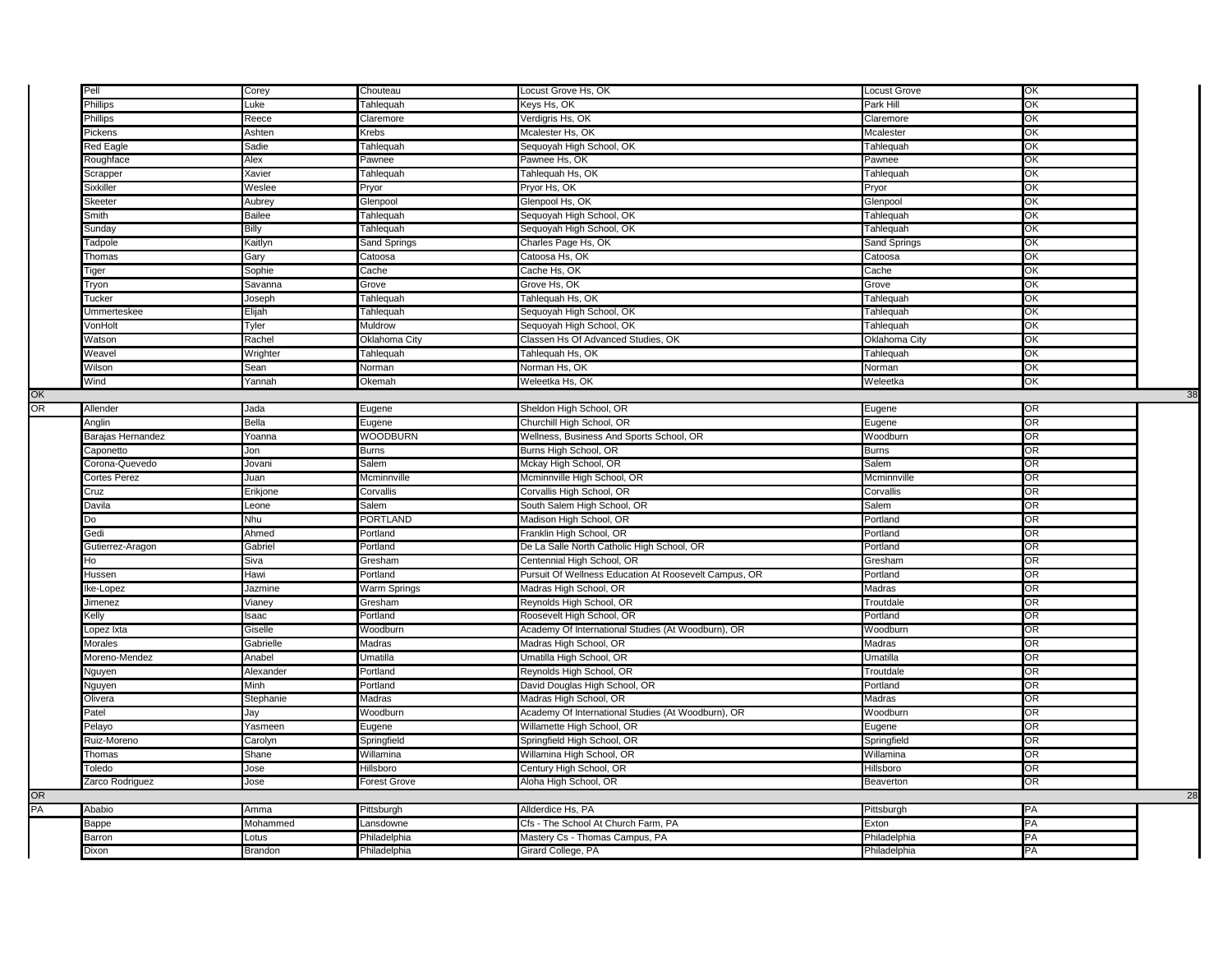|                                  | _am                      | Queenie             | Philadelphia      | Gamp, PA                                              | Philadelphia      | PA        |    |
|----------------------------------|--------------------------|---------------------|-------------------|-------------------------------------------------------|-------------------|-----------|----|
|                                  | Long                     | Sokunvichet         | Philadelphia      | Masterman Julia R Sec Sch, PA                         | Philadelphia      | PA        |    |
|                                  | Parks                    | Тy                  | Drexel Hill       | Masterman Julia R Sec Sch, PA                         | Philadelphia      | PA        |    |
|                                  | Payne                    | Alexis              | Pittsburgh        | Pittsburgh Capa 6-12, PA                              | Pittsburgh        | PA        |    |
|                                  | Robinson                 | Marcus              | Pittsburgh        | City Chs, PA                                          | Pittsburgh        | PA        |    |
|                                  | Sam                      | Van                 | Philadelphia      | Academy At Palumbo, PA                                | Philadelphia      | PA        |    |
|                                  | Taylor                   | Kanae               | Philadelphia      | Carver Hs, PA                                         | Philadelphia      | PA        |    |
|                                  | Woods-Elliott            | Shamyra             | Chester           | Chester Hs - Main Campus, PA                          | Chester           | PA        |    |
|                                  | Zapata                   | Giovanny            | Easton            | Easton Area Hs, PA                                    | Easton            | PA        |    |
|                                  | Zheng                    | Xiang Yu            | Philadelphia      | Franklin Lc, PA                                       | Philadelphia      | PA        |    |
| PA<br>SC                         |                          |                     |                   |                                                       |                   |           | 14 |
|                                  | Aduma                    | Martin              | Orangeburg        | Orngb Wilkinson Sr High, SC                           | Orangeburg        | <b>SC</b> |    |
|                                  | Anderson                 | Shacoria            | Hopkins           | Lower Richland High, SC                               | Hopkins           | <b>SC</b> |    |
|                                  | Boykin                   | James               | Camden            | Camden High, SC                                       | Camden            | <b>SC</b> |    |
|                                  | Crumpton                 | Micah               | Columbia          | Keenan High, SC                                       | Columbia          | SC        |    |
|                                  | Ervin                    | Nathaniel           | Rembert           | Crestwood High, SC                                    | Sumter            | <b>SC</b> |    |
|                                  | Hanna                    | Mikayla             | Lake City         | Lake City High, SC                                    | Lake City         | <b>SC</b> |    |
|                                  | Harrison                 | Antonio             | Anderson          | Westside High, SC                                     | Anderson          | SC        |    |
|                                  | Quick                    | David               | Orangeburg        | Orngb Wilkinson Sr High, SC                           | Orangeburg        | SC        |    |
|                                  | Smith                    | Marcas              | Columbia          | A C Flora High, SC                                    | Columbia          | <b>SC</b> |    |
|                                  | Taylor                   | Linda               | Columbia          | Eau Claire High, SC                                   | Columbia          | SC        |    |
|                                  | Washington               | Moses               | Denmark           | Denmark Olar High, SC                                 | Denmark           | SC        |    |
|                                  |                          |                     |                   |                                                       |                   |           | 11 |
| SC<br>SD                         | Alcantar Rama            | Myriam              | Pine Ridge        | Red Cloud School, SD                                  | Pine Ridge        | <b>SD</b> |    |
|                                  | Chief                    | James               | Kyle              | Little Wound School, SD                               | Kyle              | SD        |    |
|                                  | Hartley                  | Kaleb               | Wagner            | Wagner High School - 01, SD                           | Wagner            | <b>SD</b> |    |
|                                  | Higdon                   | Hannah              | Dupree            | Dupree High School - 01, SD                           | Dupree            | SD        |    |
|                                  | O'Connell                | Bethany             | Dupree            | Dupree High School - 01, SD                           | Dupree            | SD        |    |
|                                  | Provost                  | Tarriah             | Porcupine         | Little Wound School, SD                               | Kyle              | SD        |    |
|                                  | Red Feather - Ghost      | Anthony             | Manderson         | Pine Ridge School, SD                                 | Pine Ridge        | SD        |    |
|                                  | <b>Rooks</b>             | Shane               | KyleKyle          | Little Wound School, SD                               | Kyle              | <b>SD</b> |    |
|                                  | Sharp                    | Tadd                | Porcupine         | Red Cloud School, SD                                  | Pine Ridge        | <b>SD</b> |    |
|                                  | Thompson                 | Aaron               | Pine Ridge        | Red Cloud School, SD                                  | Pine Ridge        | SD        |    |
|                                  | <b>Whirlwind Soldier</b> | Daniel              | Saint Francis     | Todd County High School - 01, SD                      | <b>Mission</b>    | <b>SD</b> |    |
|                                  |                          |                     |                   |                                                       |                   |           | 11 |
|                                  | Orozco                   | Rafael              | Hermosillo        | Colegio De Bachilleres Del Estado De Sonora, MX       | Hermosillo        | МX        |    |
|                                  |                          |                     |                   |                                                       |                   |           |    |
|                                  | Hsu                      | Yin-Hua             | Hsinchu           | International Bilingual School At Hsinchu Science, FC | Hsinchu           | FC        |    |
|                                  |                          |                     |                   |                                                       |                   |           |    |
| SC<br>SO<br>SO<br>TA<br>TA<br>TN | <b>Burse</b>             | India               | Memphis           | White Station High School, TN                         | <b>Memphis</b>    | TN        |    |
|                                  | Knight                   | T'Angela            | Memphis           | Whitehaven High School, TN                            | Memphis           | TN        |    |
|                                  | Mack                     | Kamar               | Memphis           | Memphis University School, TN                         | Memphis           | <b>TN</b> |    |
|                                  | Okelo                    |                     | Nashville         |                                                       | Nashville         | TN        |    |
|                                  |                          | Bryan               |                   | Martin Luther King Jr Magnet Pearl High School, TN    |                   |           |    |
|                                  | Rone                     | Celine              | Arlington         | Arlington High School, TN                             | Arlington         | TN<br>TN  |    |
|                                  | Tope-Ojo                 | Tundun              | Cordova           | Ridgeway High School, TN                              | Memphis           |           |    |
| TN<br>TX                         |                          |                     |                   |                                                       |                   |           | 6  |
|                                  | Acharya                  | Tika                | <b>Dallas</b>     | Emmett J Conrad H S, TX                               | <b>Dallas</b>     | ТX        |    |
|                                  | Adams                    | Brooklyn            | <b>Round Rock</b> | Stony Point H S, TX                                   | Round Rock        | ТX        |    |
|                                  | Almaraz                  | Mireya              | Port Isabel       | Port Isabel H S, TX                                   | Port Isabel       | TX        |    |
|                                  | Alpough                  | Armani              | Port Arthur       | Memorial High School, TX                              | Port Arthur       | ТX        |    |
|                                  | Amaya                    | Enrique             | El Paso           | Valle Verde Early College H S, TX                     | El Paso           | ТX        |    |
|                                  | Arambula                 | Sergio              | San Antonio       | Brackenridge H S, TX                                  | San Antonio       | TX        |    |
|                                  | Ayala                    | Leonard             | El Paso/ El Paso  | Silva Health Magnet, TX                               | El Paso           | ТX        |    |
|                                  |                          |                     |                   |                                                       |                   |           |    |
|                                  | Balde                    | Mamadou             | Beaumont          | Ozen H S, TX                                          | Beaumont          | ТX        |    |
|                                  | Barnes<br>Barrera        | Britainv<br>Maribel | El Paso<br>Denton | Eastwood Hs, TX<br>Denton H S, TX                     | El Paso<br>Denton | ТX<br>TХ  |    |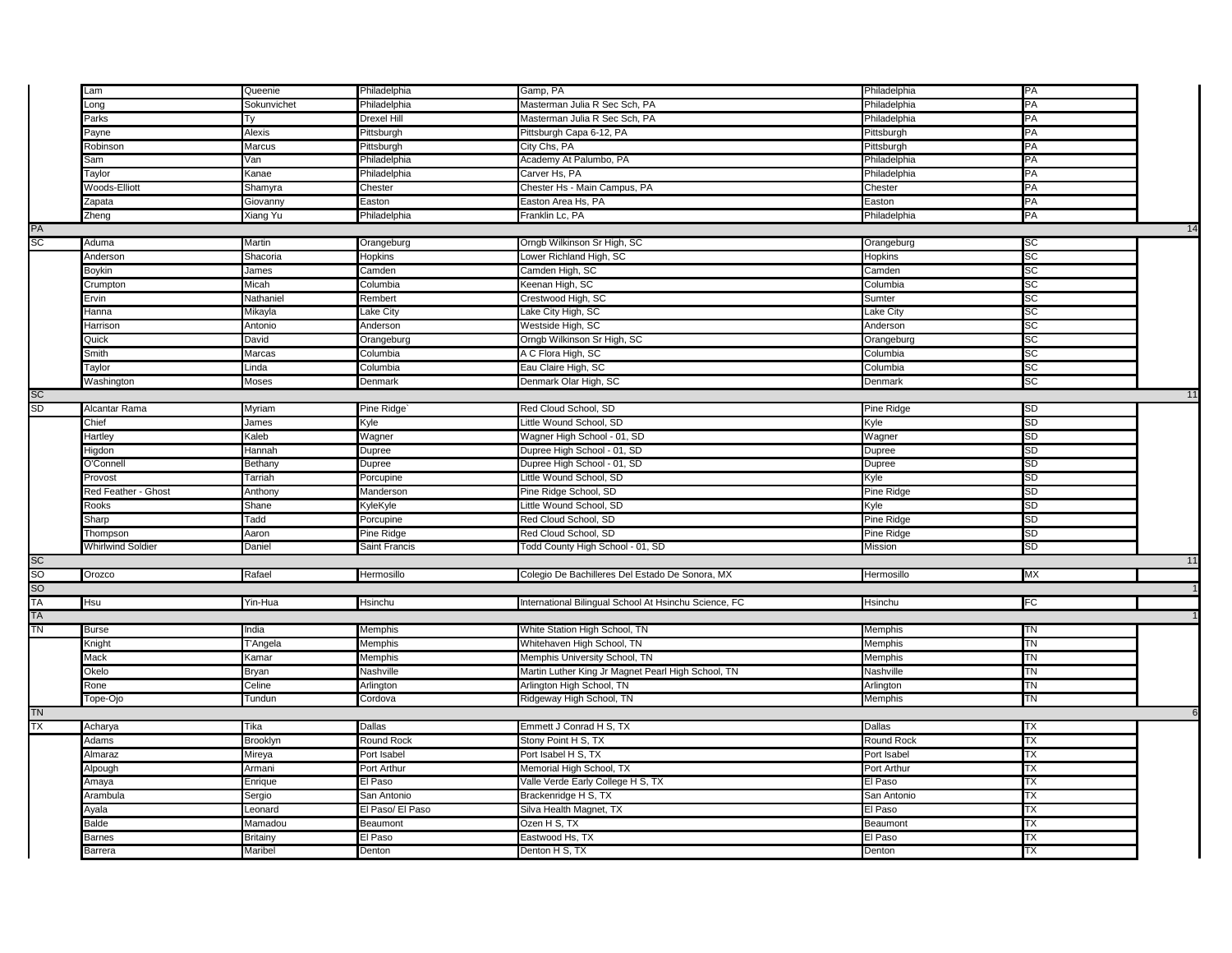| Barrueta                     | Halimi          | El Paso                      | Cathedral High School, TX                          | El Paso                      | ТX        |
|------------------------------|-----------------|------------------------------|----------------------------------------------------|------------------------------|-----------|
| Bempong                      | Aeden           | Amarillo                     | Amarillo H S, TX                                   | Amarillo                     | TХ        |
| Berlanga                     | Kevin           | Brownsville                  | Porter H S, NY                                     | <b>Brownsville</b>           | TХ        |
| Bernal                       | Heraclio        | Laredo                       | Nixon H S, TX                                      | Laredo                       | ТX        |
| <b>Blancas</b>               | Magdalena       | El Paso                      | Loretto Academy, TX                                | El Paso                      | TХ        |
| <b>Brooks</b>                | Logan           | San Antonio                  | Madison H S, TX                                    | San Antonio                  | TХ        |
| <b>Byers</b>                 | Frank           | Dallas                       | South Oak Cliff H S, TX                            | Dallas                       | ТX        |
| Camarillo                    | Clarissa        | Rio Hondo                    | Los Fresnos H S. TX                                | Los Fresnos                  | TХ        |
| Casas                        | Sofia           | Eagle Pass                   | C C Winn High School, TX                           | <b>Eagle Pass</b>            | ТX        |
| Chaires                      | Hector          | El Paso                      | Cathedral High School, TX                          | El Paso                      | TХ        |
| Chavero                      | Emilia          | Sullivan                     | La Joya H S, TX                                    | La Joya                      | TХ        |
| Childress                    | Robert          | Houston                      | Sterling H S, TX                                   | Houston                      | ТX        |
| Daniels                      | Carneisha       | Tyler                        | John Tyler H S, TX                                 | Tyler                        | ТX        |
| De La Garza                  | Flor            | Denton                       | Denton H S, TX                                     | Denton                       | ТX        |
| Diaz                         | Alejandro       | El Paso                      | Parkland Hs, TX                                    | El Paso                      | ТX        |
| Echeverri                    | Jose            | El Paso                      | Cathedral High School, TX                          | El Paso                      | ТX        |
| Echezona                     | Chukwunwike     | DeSoto                       | Trinity Christian School, TX                       | Cedar Hill                   | ТX        |
| Escobar                      | Christopher     | San Antonio                  | Travis Early College H S, TX                       | San Antonic                  | ТX        |
| Escobar                      | Gabriela        | Houston                      | Taylor High School, TX                             | Houston                      | ТX        |
| Figueroa                     | Sofia           | El Paso                      | Loretto Academy, TX                                | El Paso                      | ТX        |
| Garcia                       | Arian           | Eagle Pass                   | Eagle Pass High School, TX                         | Eagle Pass                   | TΧ        |
| Garcia                       | Juliette        | Baytown                      | Galena Park H S, TX                                | Galena Parl                  | ТX        |
| Garcia                       | Keila           | Brownsville                  | Brownsville Early College H S, TX                  | <b>Brownsville</b>           | ТX        |
| Garcia                       | Kim             | San Benito                   | San Benito H S, TX                                 | San Benito                   | ТX        |
| Garcia                       | Ruby            | El Paso                      | Mountain View High School, TX                      | El Paso                      | ТX        |
| Garza                        | Adriana         | Pharr/Hidalgo                | Psja H S, TX                                       | Pharr                        | ТX        |
| Garza                        | Magdalena       | Mission                      | La Joya H S, TX                                    | La Joya                      | TΧ        |
| Gonzalez                     | Briana          | Edinburg/ USA                | Robert Vela High School, TX                        | Edinburg                     | TХ        |
| Gonzalez Farias              | Rebeca          | <b>Brownsville</b>           | Brownsville Early College H S, TX                  | <b>Brownsville</b>           | TХ        |
| Goodwin                      | Nathaniel       | El Paso                      | Eastwood Hs, TX                                    | El Paso                      | ТX        |
|                              |                 |                              |                                                    |                              |           |
|                              |                 |                              |                                                    |                              |           |
| Guardiola                    | Cesar           | Laredo                       | John B Alexander H S, TX                           | Laredo                       | ТX        |
| Guzman                       | Patricia Marie  | Mission                      | South Texas High School For Health Professions, TX | Mercedes                     | TХ        |
| Guzman                       | Ricardo         | El Paso                      | Cathedral High School, TX                          | El Paso                      | ТX        |
| Henderson                    | Khyree          | Wylie                        | School For The Talented And Gifted, TX             | Dallas                       | TХ        |
| Hernandez                    | Alpha           | Fort Worth                   | North Side H S, TX                                 | Fort Worth                   | TХ        |
| Hernandez                    | Jocelyn         | San Antonio                  | Lee H S, TX                                        | San Antonio                  | ТX        |
| Hidalgo                      | Axel            | El Paso                      | Cathedral High School, TX                          | El Paso                      | TХ        |
| Him                          | Alberto         | Irving                       | Texas Academy Of Mathematics And Science, TX       | Denton                       | TХ        |
| Izaquirre                    | Arianna         | Rio Hondo                    | Idea College Preparatory San Benito, TX            | San Benito                   | ТX        |
| Jackson                      | Harold          | Tyler                        | Chapel Hill H S, TX                                | Tyler                        | TХ        |
| James                        | Dominique       | Garland                      | Bryan Adams High School, TX                        | Dallas                       | TХ        |
| Jaurequi                     | Sara            | Alton                        | Idea College Preparatory Mission, TX               | Mission                      | ТX        |
| Juarez                       | Belen           | San Antonio                  | Young Women's Leadership Academy, TX               | San Antonio                  | TХ        |
| Lennox                       | Victoria        | <b>Grand Prairie</b>         | Booker T Washington Spva Magnet, TX                | Dallas                       | TХ        |
| Lian                         | Mang            | Dallas                       | Emmett J Conrad H S, TX                            | Dallas                       | ТX        |
| Llanas                       | Tanya           | <b>Brownsville</b>           | Pace H S, TX                                       | <b>Brownsville</b>           | ТX        |
| Lopez                        | Ivan            | <b>Bay City</b>              | Bay City H S, TX                                   | <b>Bay City</b>              | TΧ        |
| Lopez-Licon                  | Jose            | El Paso                      | Cathedral High School, TX                          | El Paso                      | ТX        |
| Lozoya                       | Ricardo         | El Paso                      | Cathedral High School, TX                          | El Paso                      | <b>TX</b> |
| Lucio                        | Daniel          | Giddings                     | Giddings H S, TX                                   | Giddings                     | TХ        |
| Lujan                        | Rachel          | El Paso                      | Mission Early College H S, TX                      | El Paso                      | ТX        |
| Madrigal                     | Tatiana         | Fort Worth                   | Marine Creek Collegiate High School, TX            | Fort Worth                   | ТX        |
| Mancha                       | Robert          | San Antonio                  | Travis Early College H S, TX                       | San Antonio                  | TХ        |
| Martinez                     | Katrina         | Dilley                       | Dilley H S, TX                                     | Dilley                       | TХ        |
| <b>Mateos Salles</b><br>Mawi | Calixto<br>Sung | San Antonio<br><b>Dallas</b> | Reagan H S, TX<br>Emmett J Conrad H S, TX          | San Antonio<br><b>Dallas</b> | ТX<br>TХ  |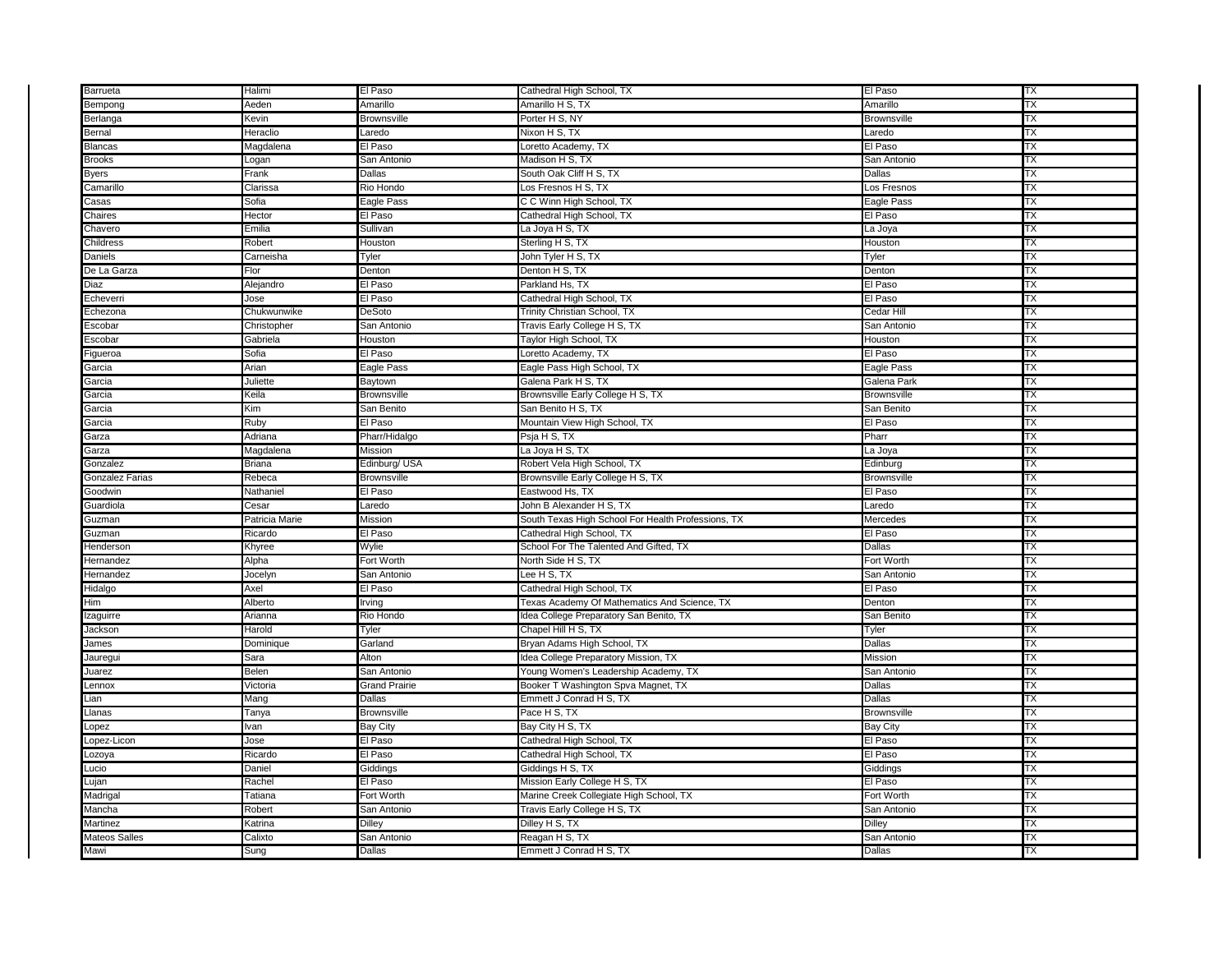| Mendeke           | Greyson                                                                                                              | Corinth            | John H Guyer Hs, TX                               | Denton             | TX        |     |
|-------------------|----------------------------------------------------------------------------------------------------------------------|--------------------|---------------------------------------------------|--------------------|-----------|-----|
| Mireles           | Karina                                                                                                               | <b>Brownsville</b> | Rivera H S, TX                                    | <b>Brownsville</b> | ТX        |     |
| Mizu              | रेuth                                                                                                                | Wylie              | Wylie H S, TX                                     | Wylie              | ТX        |     |
| Morales           | /anessa                                                                                                              | Laredo             | St Augustine High School, TX                      | Laredo             | TX        |     |
| Moran             | Daniel                                                                                                               | Horizon            | Americas H S, TX                                  | El Paso            | ТX        |     |
| Nguyen            | Hiep                                                                                                                 | <b>Dallas</b>      | Smith H S, TX                                     | Carrollton         | TX        |     |
| Noorani           | Alishan                                                                                                              | Sugar Land         | Clements H S, TX                                  | Sugar Land         | TX        |     |
| Ochoa             | Josette                                                                                                              | Peñitas            | La Joya H S, TX                                   | La Joya            | ТX        |     |
| Okorafor          | Ejeh                                                                                                                 | Richmond           | George Ranch H S, TX                              | Richmond           | TX        |     |
| Olmos             | Alan                                                                                                                 | Victoria           | Victoria East High School, TX                     | Victoria           | TX        |     |
| Opara             | Michael                                                                                                              | Plano              | Plano West Senior H S, TX                         | Plano              | ТX        |     |
| Osikpa            | Emmanuel                                                                                                             | <b>Brookshire</b>  | Katy H S, TX                                      | Katy               | TX        |     |
| Padron            | Elisa                                                                                                                | Waxahachie         | Waxahachie H S, TX                                | Waxahachie         | TX        |     |
| Pearlman          | Leah                                                                                                                 | El Paso            | El Paso H S, TX                                   | El Paso            | TX        |     |
| Perales           | Oscar                                                                                                                | Houston            | Yes Prep - Southeast Campus, TX                   | Houston            | TX        |     |
| Perez             | Karen                                                                                                                | Houston            | South Houston High School, TX                     | South Houston      | TX        |     |
| Perez             | Mauricio                                                                                                             | El Paso            | Cathedral High School, TX                         | El Paso            | <b>TX</b> |     |
| Pham              |                                                                                                                      | Beaumont           | Ozen H S, TX                                      | Beaumont           | ТX        |     |
|                   | Thuy Nhung<br>Priscilla                                                                                              |                    |                                                   |                    | TX        |     |
| Phuong            |                                                                                                                      | Spring             | Carl Wunsche Sr H S, TX                           | Spring             |           |     |
| Ponce             | eslie.                                                                                                               | Hidalgo            | Valley View H S, TX                               | Hidalgo            | ТX        |     |
| Prieto            | Rogelio                                                                                                              | El Paso            | Cathedral High School, TX                         | El Paso            | ТX        |     |
| Quiroz            | Michelle                                                                                                             | Houston            | North Shore Senior High, TX                       | Houston            | TX        |     |
| Rangel            | Carla                                                                                                                | Laredo             | Dr Leo Cigarroa H S, TX                           | Laredo             | ТX        |     |
| Redman            | Shelby                                                                                                               | Pflugerville       | John B Connally H S, TX                           | Austin             | ТX        |     |
| Redmon            | Jessica                                                                                                              | San Antonio        | Houston H S, TX                                   | San Antonio        | TX        |     |
| Reyna             | <b>Guadalupe</b>                                                                                                     | Austin             | KIPP Austin Collegiate, TX                        | Austin             | ТX        |     |
| Robinson          | <enneth< td=""><td>Dallas</td><td>Justin F Kimball High School, TX</td><td>Dallas</td><td>ТX</td><td></td></enneth<> | Dallas             | Justin F Kimball High School, TX                  | Dallas             | ТX        |     |
| Rodriguez         | Victoria                                                                                                             | Houston            | Taylor High School, TX                            | Houston            | TX        |     |
| Rueda             | /ianey                                                                                                               | San Elizario       | San Elizario H S, TX                              | San Elizario       | TX        |     |
| Ruiz              | Ariana                                                                                                               | Eagle Pass         | C C Winn High School, TX                          | <b>Eagle Pass</b>  | ТX        |     |
| Saenz             | Gilberto                                                                                                             | Donna              | Donna North H S, TX                               | Donna              | TX        |     |
| Sanchez           | Cristina                                                                                                             | Tyler              | Robert E Lee High School, TX                      | Tyler              | TX        |     |
| <b>Spikes</b>     | Amira                                                                                                                | Denton             | Denton H S, TX                                    | Denton             | TX        |     |
| Tanner            | Jami                                                                                                                 | Spring             | Klein H S, TX                                     | Klein              | TX        |     |
| Tapia             | Jesus                                                                                                                | Dallas             | Uplift Education-peak Prep H S, TX                | Dallas             | ТX        |     |
| Terrazas          | Victor                                                                                                               | El Paso            | Cathedral High School, TX                         | El Paso            | ТX        |     |
| Thawng            | Richard                                                                                                              | Dallas             | Lake Highlands H S, TX                            | Dallas             | TX        |     |
| Toledo Cavazos    | Reyes                                                                                                                | Pharr/Hidalgo      | Idea College Preparatory San Juan, TX             | San Juan           | TX        |     |
| Torres            | Marcelino                                                                                                            | Edinburg           | Economedes H S, TX                                | Edinburg           | TX        |     |
| Tovar             | Valentina                                                                                                            | Manchaca           | Akins H S, TX                                     | Austin             | TX        |     |
| Urias             | Emilio                                                                                                               | El Paso            | Cathedral High School, TX                         | El Paso            | ТX        |     |
|                   |                                                                                                                      |                    |                                                   | Pharr              |           |     |
| Valdez            | Mauricio                                                                                                             | San Juan           | Psja H S, TX                                      |                    | ТX        |     |
| Vallejo-Rodriguez | Celinda                                                                                                              | Eagle Pass         | Eagle Pass High School, TX                        | Eagle Pass         | ТX        |     |
| Vasquez-Lopez     | Xilonen                                                                                                              | Hondo              | Hondo H S, TX                                     | Hondo              | ТX        |     |
| Vela              | Ricardo                                                                                                              | El Paso            | El Dorado High School, TX                         | El Paso            | ТX        |     |
| Williams          | Esmeralda                                                                                                            | Laredo             | Nixon H S, TX                                     | Laredo             | TX        |     |
| Zaidi             | Nadia                                                                                                                | Arlington          | Lamar H S, TX                                     | Arlington          | ТX        |     |
| Zapien            | Xavier                                                                                                               | El Paso            | Montwood H S, TX                                  | El Paso            | ТX        |     |
| Zindani           | Kiran                                                                                                                | Carrollton         | Creekview H S, TX                                 | Carrollton         | TX        |     |
|                   |                                                                                                                      |                    |                                                   |                    |           | 115 |
| Batar             | Ibrahim                                                                                                              | Salt Lake City     | Academy For Math Engineering & Science (Ames), UT | Salt Lake City     | E         |     |
| Belone            | Tyrel                                                                                                                | Payson             | Payson High, UT                                   | Payson             | UT        |     |
| Dahir             | <b>Hawa</b>                                                                                                          | Salt Lake City     | Cottonwood High, UT                               | Salt Lake City     | UT        |     |
| Diaz              | Joseph                                                                                                               | North Logan        | Sky View High, UT                                 | Smithfield         | UT        |     |
| James             | Melanie                                                                                                              | Mexican Hat        | Monument Valley High, UT                          | Monument Valley    | UT        |     |
| Powell            | Shaandiin                                                                                                            | South Jordan       | Herriman High, UT                                 | Herriman           | UT        |     |
|                   |                                                                                                                      |                    |                                                   |                    |           |     |